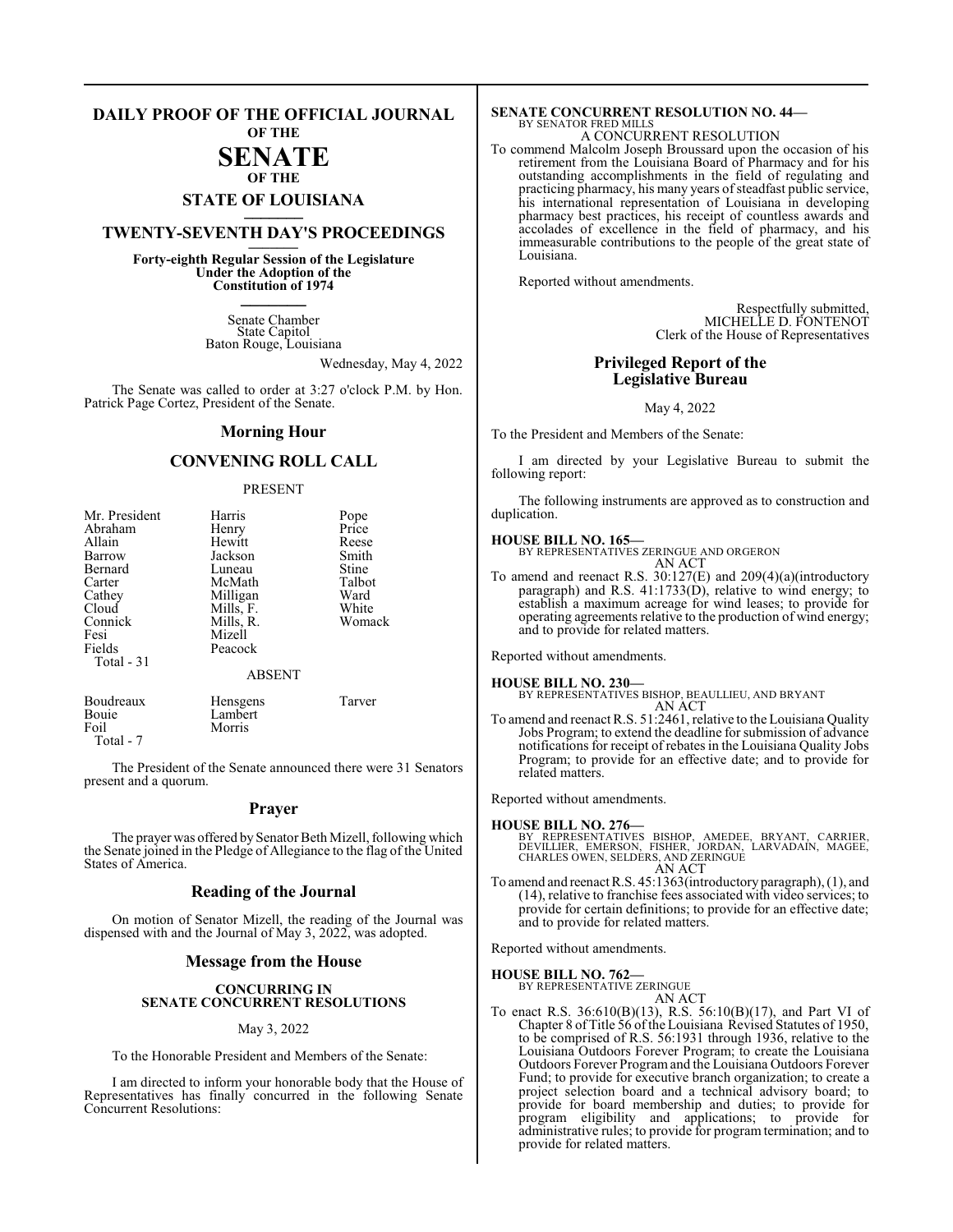Reported without amendments.

Respectfully submitted, FRED MILLS Chairman

### **Adoption of Legislative Bureau Report**

On motion of Senator Fred Mills, the Bills and Joint Resolutions were read by title and passed to a third reading.

### **Introduction of Senate Resolutions**

**SENATE RESOLUTION NO. 106—**

BY SENATOR BOUDREAUX A RESOLUTION

To commend Louisiana State University President William F. Tate IV on being elected to the prestigious American Academy of Arts and Sciences.

The resolution was read by title and placed on the Calendar for a second reading.

### **SENATE RESOLUTION NO. 107—**

BY SENATOR ROBERT MILLS A RESOLUTION

To commend and congratulate the modern state of Israel on the occasion of the seventy-fourth anniversary of its establishment, to recognize the contributions ofIsrael to humankind, to express support for the people of Israel for their right to live in freedom and to defend their land and their country, and to extend best wishes to the state of Israel and to the Israeli people for a peaceful and prosperous future.

Senator Robert Mills asked for and obtained a suspension of the rules to read Senate Resolution No. 107 a first and second time.

On motion of Senator Robert Mills the resolution was read by title and adopted.

### **SENATE RESOLUTION NO. 108—**

BY SENATOR BOUDREAUX A RESOLUTION

To commend and congratulate Dr. Vincent G. June on being selected as the sixth chancellor of South Louisiana Community College.

The resolution was read by title and placed on the Calendar for a second reading.

### **Introduction of Senate Concurrent Resolutions**

### **SENATE CONCURRENT RESOLUTION NO. 47—** BY SENATOR PEACOCK

A CONCURRENT RESOLUTION

To commend the Shreveport Shriners Hospital on the occasion of its one hundredth year anniversary as the first Shriners Hospital in the world.

The resolution was read by title and placed on the Calendar for a second reading.

### **Senate Resolutions on Second Reading**

**SENATE RESOLUTION NO. 104—** BY SENATOR FRED MILLS

A RESOLUTION

To urge and request the Louisiana Department of Health to study and report on the desirability and feasability of extending eligibility for the use of a pooled trust to Medicaid enrollees over the age of sixty-five.

## **Page 2 SENATE 27th DAY'S PROCEEDINGS**

The resolution was read by title and referred by the President to the Committee on Health and Welfare.

### **SENATE RESOLUTION NO. 105—**

BY SENATOR FIELDS A RESOLUTION

To commend Charles and Gladys Wallace of Baton Rouge as they celebrate fifty years of marriage.

On motion of Senator Fields the resolution was read by title and adopted.

### **Message from the House**

### **ASKING CONCURRENCE IN HOUSE BILLS AND JOINT RESOLUTIONS**

May 4, 2022

To the Honorable President and Members of the Senate:

I am directed to inform your honorable body that the House of Representatives has finally passed and asks your concurrence in the following House Bills and Joint Resolutions:

| HB No. 223       | HB No. 724  | HB No. 869 |
|------------------|-------------|------------|
| HB No. 587       | HB No. 889  | HB No. 895 |
| HB No. 898       | HB No. 967  | HB No. 902 |
| HB No. 1061      | HB No. 55   | HB No. 65  |
| <b>HB</b> No. 80 | $HB$ No. 90 | HB No. 150 |
| HB No. 250       | HB No. 329  | HB No. 469 |
| HB No. 477       | HB No. 555  | HB No. 639 |
| HB No. 776       | HB No. 860  | HB No. 953 |
| HB No. 1007      | HB No. 1040 | HB No. 136 |
| HB No. 156       | HB No. 588  |            |

Respectfully submitted, MICHELLE D. FONTENOT Clerk of the House of Representatives

### **House Bills and Joint Resolutions on First Reading**

**HOUSE BILL NO. 55—** BY REPRESENTATIVE BUTLER

AN ACT

To amend and reenact R.S. 40:1250.31(A)(1), relative to the medical assistance program of this state known as Medicaid; to provide for Medicaid coverage of dental care for certain persons with developmental or intellectual disabilities; to extend Medicaid coverage for dental care to certain Medicaid enrollees who reside in intermediate care facilities for people with developmental disabilities; to provide for an effective date; and to provide for related matters.

The bill was read by title and placed on the Calendar for a second reading.

**HOUSE BILL NO. 65—**

BY REPRESENTATIVE ZERINGUE AN ACT

To enact R.S. 13:82.1, relative to judicial budget reports; to provide for a uniform budget document; to provide for an annual report; to provide for a submission deadline; to provide for the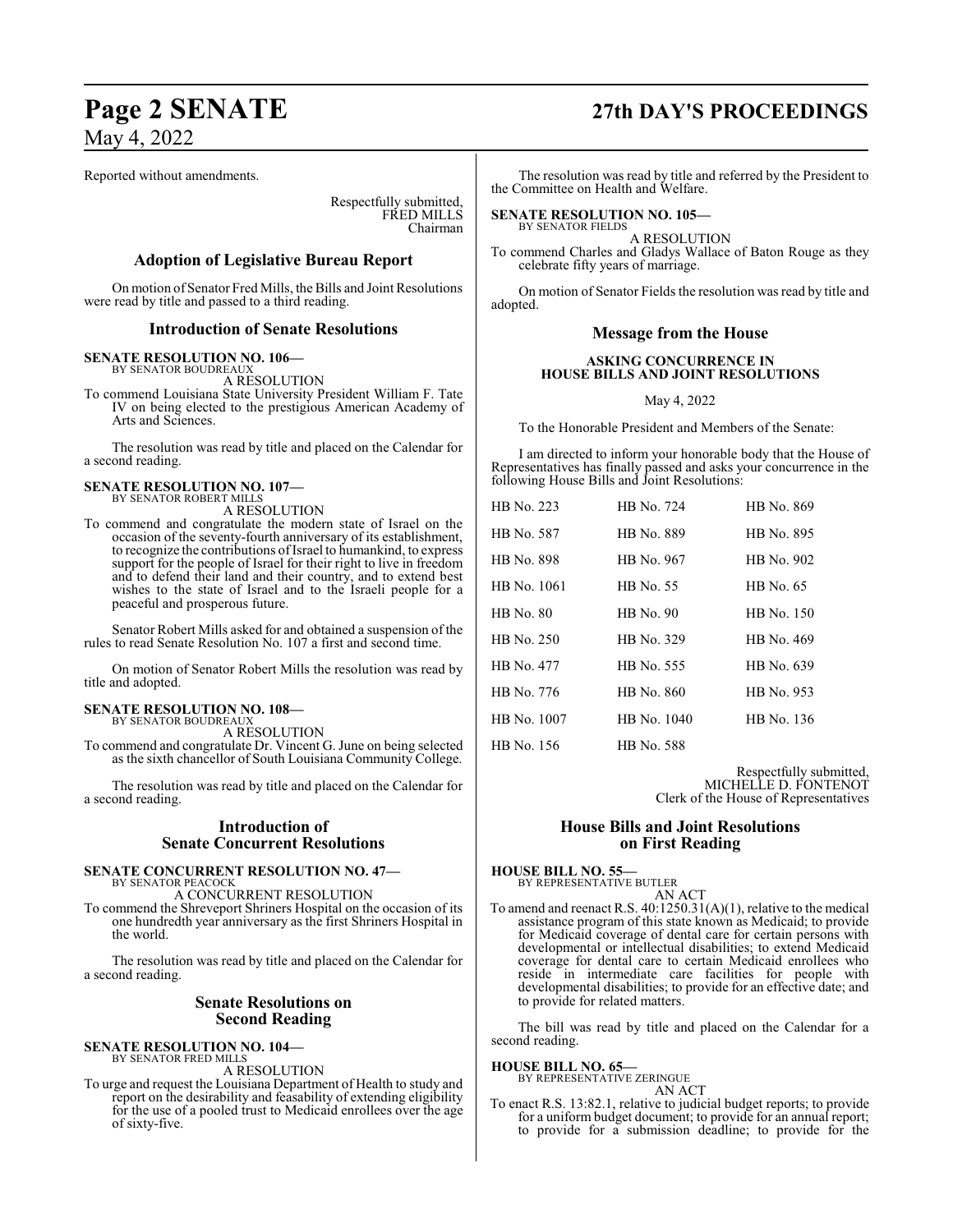## **27th DAY'S PROCEEDINGS Page 3 SENATE**

# May 4, 2022

publication of an annual report; and to provide for related matters.

The bill was read by title and placed on the Calendar for a second reading.

### **HOUSE BILL NO. 80—** BY REPRESENTATIVE EDMONDS

AN ACT

To enact R.S. 39:34(F) and 54(E), relative to the expenditure of state funds; to limit recommended appropriations from state general fund revenue-direct in the executive budget; to limit appropriations from state general fund revenue-direct by the legislature; and to provide for related matters.

The bill was read by title and placed on the Calendar for a second reading.

### **HOUSE BILL NO. 90—**

- BY REPRESENTATIVES MARCELLE, ADAMS, BAGLEY, COX,<br>FREIBERG, TRAVIS JOHNSON, LANDRY, LARVADAIN, DUSTIN<br>MILLER,NEWELL,AND SELDERS AND SENATOR BARROW AN ACT
- To amend and reenact R.S.  $36:251(C)(1)$  and to enact R.S.  $36:258(E)$ and Part I-B of Chapter 11 of Title 40 of the Louisiana Revised Statutes of 1950, to be comprised of R.S. 40:2031 and 2032, relative to the composition of the Louisiana Department of Health; to create within the department an office on women's health; to provide for the purposes, duties, and functions of the office; and to provide for related matters.

The bill was read by title and placed on the Calendar for a second reading.

**HOUSE BILL NO. 136—** BY REPRESENTATIVES MARINO, BRASS, FREEMAN, HILFERTY, JEFFERSON, CHARLES OWEN, PRESSLY, AND SCHLEGEL AN ACT

To amend and reenact R.S. 17:7.2(D) and to enact R.S. 17:7.2(A)(7), relative to teacher education programs; to require that such programs include dyslexia education; to provide relative to the powers and duties of the State Board of Elementary and Secondary Education; to provide for applicability; and to provide for related matters.

The bill was read by title and placed on the Calendar for a second reading.

### **HOUSE BILL NO. 150—**

BY REPRESENTATIVE ST. BLANC AN ACT

To amend and reenact R.S. 34:322.1(C) and (E) and 2472(B), relative to the Morgan City Harbor and Terminal District and certain port commissions; to extend the length of the term of commissioners; to provide for the domicile and regular meeting place of certain port commissions; and to provide for related matters.

The bill was read by title and placed on the Calendar for a second reading.

### **HOUSE BILL NO. 156—** BY REPRESENTATIVE FREIBERG

AN ACT

To amend and reenact R.S.  $15:587(A)(1)(j)(ii)$  and  $587.1(B)(1)(c)$ and R.S. 17:15(C) and to repeal R.S. 15:587.1(A)(2), relative to teacher certification; to require criminal background checks for those applying for an educator credential or teaching authorization; to require criminal background checks upon the renewal, advancement, or other modification of an existing certification or teaching authorization; to authorize the state Department of Education to charge a fee for such purposes; to provide for effectiveness; and to provide for related matters.

The bill was read by title and placed on the Calendar for a second reading.

### **HOUSE BILL NO. 223—**

BY REPRESENTATIVES MARCELLE AND MARINO AN ACT

To amend and reenact R.S.  $13:5401(B)(1)(f)$ , (g), and (h) and to repeal R.S. 13:5401(B)(1)(d) and (i), relative to reentry courts; to provide for participation in workforce development sentencing programs; to provide for eligibility; to provide relative to certain exceptions; and to provide for related matters.

The bill was read by title and placed on the Calendar for a second reading.

### **HOUSE BILL NO. 250—**

BY REPRESENTATIVE MAGEE A JOINT RESOLUTION

Proposing to amend Article VII, Section 10.8(C)(3)(b) of the Constitution of Louisiana, relative to the Education Excellence Fund; to provide for appropriations from the Education Excellence Fund for École Pointe-au-Chien; to provide for submission of the proposed amendment to the electors; to provide for effectiveness; and to provide for related matters.

The bill was read by title and placed on the Calendar for a second reading.

### **HOUSE BILL NO. 329—**



To amend and reenact R.S. 47:1483(A), (C), and (D), relative to payment of judgments issued by the Board of Tax Appeals; to provide for the payment of certain claims approved by the board; to provide for requirements and limitations; to provide for an effective date; and to provide for related matters.

The bill was read by title and placed on the Calendar for a second reading.

### **HOUSE BILL NO. 469—**

BY REPRESENTATIVE TRAVIS JOHNSON

AN ACT To enact Chapter 33 of Title 25 of the Louisiana Revised Statutes of 1950, to be comprised ofR.S. 25:1301 through 1306, relative to the "Delta Bike Trail Commission"; to create and provide with respect to the Delta Bike Trail Commission; to provide for the membership of the commission; to provide for the duties and responsibilities of the commission; and to provide for related matters.

The bill was read by title and placed on the Calendar for a second reading.

**HOUSE BILL NO. 477—** BY REPRESENTATIVES COUSSAN, BISHOP, GEYMANN, TRAVIS JOHNSON, CHARLES OWEN, ST. BLANC, AND ZERINGUE AN ACT

To amend and reenact R.S. 16:51(A)(1), (5), (7), (14), (15), (16), (18), (19), (21), (24), (29), (32), (36), and (37), relative to assistant district attorneys; to provide for additional assistant district attorneys for certain judicial districts; to provide for an effective date; and to provide for related matters.

The bill was read by title and placed on the Calendar for a second reading.

### **HOUSE BILL NO. 555—**

BY REPRESENTATIVE CHARLES OWEN

### AN ACT

To enact R.S. 37:3611 and 3612, relative to occupational licensing; to provide definitions; to require certain boards to publish information relative to occupational licensing on their website; to require an annual update; and to provide for related matters.

The bill was read by title and placed on the Calendar for a second reading.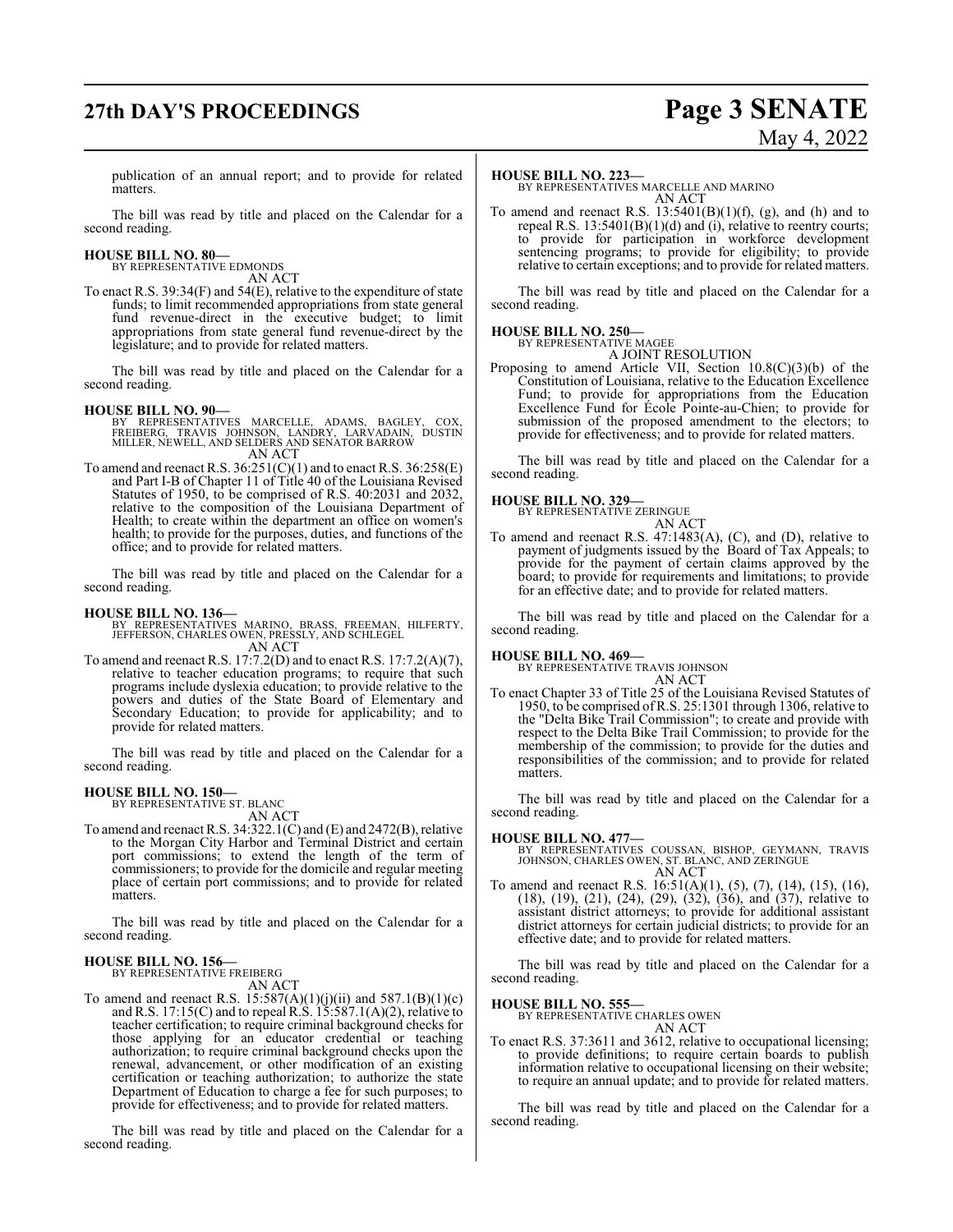## **Page 4 SENATE 27th DAY'S PROCEEDINGS**

May 4, 2022

### **HOUSE BILL NO. 587—**

BY REPRESENTATIVES HILFERTY AND WILLARD AN ACT

To amend and reenact R.S. 38:330.12.1(C)(5) and (7), relative to the composition of the Lakefront Management Authority Board; to provide relative to the appointment of authority members; and to provide for related matters.

The bill was read by title and placed on the Calendar for a second reading.

#### **HOUSE BILL NO. 588—** BY REPRESENTATIVE LACOMBE

AN ACT

To repeal R.S. 40:1046(K), relative to the termination date of the ability to grow, manufacture, and dispense marijuana for therapeutic use; to remove the termination date; and to provide for related matters.

The bill was read by title and placed on the Calendar for a second reading.

#### **HOUSE BILL NO. 639—** BY REPRESENTATIVE PRESSLY

AN ACT

To amend and reenact R.S. 37:33, 34 through 36, and 2950 and to repeal R.S. 37:32, relative to occupational licensing; to provide for the issuance of occupational licensing in conjunction with criminal history records; to provide for application requirements; to provide for recordkeeping; to provide for reporting; and to provide for related matters.

The bill was read by title and placed on the Calendar for a second reading.

**HOUSE BILL NO. 724—** BY REPRESENTATIVES BAGLEY, COX, DAVIS, FISHER, FONTENOT, GOUDEAU, HILFERTY, JENKINS, NEWELL, PRESSLY, ST. BLANC, AND THOMAS

### AN ACT

To enact Chapter 15-B of Subtitle III of Title 39 of the Louisiana Revised Statutes of 1950, to be comprised of R.S. 39:1481 through 1489, relative to economic development; to provide for intent; to provide for definitions; to provide for an economic development program; to create a special treasury fund for economic development; to provide for qualified expenditures; to provide form requirements; to provide for deposit and allocation of funds; to provide relative to the powers and duties of the Department of Economic Development, the Department of Revenue, and the state treasurer; to provide relative to the promulgation of rules; to provide for procedure; to provide for cooperative endeavor agreements; to provide for application of law; and to provide for related matters.

The bill was read by title and placed on the Calendar for a second reading.

**HOUSE BILL NO. 776—** BY REPRESENTATIVE GLOVER

AN ACT

To designate a portion of Interstate 49 in Shreveport, Louisiana, as "The Cooper Road Pioneers Memorial Interchange".

The bill was read by title and placed on the Calendar for a second reading.

**HOUSE BILL NO. 860—** BY REPRESENTATIVES MCFARLAND, DESHOTEL, AND DUSTIN MILLER

### AN ACT

To amend and reenact R.S. 48:77(C)(introductory paragraph) and (D) and to enact R.S. 48:77(F), relative to the use of certain monies in the Transportation Trust Fund; to provide for the utilization of monies deposited in the subfund; to provide relative to securing federal funding for transportation; to decrease monies utilized for mega projects; to increase monies utilized for preservation projects; and to provide for related matters.

The bill was read by title and placed on the Calendar for a second reading.

### **HOUSE BILL NO. 869—**

BY REPRESENTATIVE ROMERO AN ACT

To designate a portion of United States Highway 90 in Jefferson Davis Parish as the "Winston Guillory Memorial Highway"; to designate a portion of Louisiana Highway 14 in Jefferson Davis Parish as the "Marion "Butch" Fox Memorial Highway"; to designate a portion of Louisiana Highway 21 in Washington Parish as the "Lt. Brian Anthony Nichols "Lt. Nic" Memorial Highway"; and to provide for related matters.

The bill was read by title and placed on the Calendar for a second reading.

### **HOUSE BILL NO. 889—**

BY REPRESENTATIVES MAGEE, DUBUISSON, EDMONDS, FARNUM, GAROFALO, GLOVER, LANDRY, LYONS, MARCELLE, AND STAGNI AN ACT

To enact Chapter 5-G of Title 25 of the Louisiana Revised Statues of 1950, to be comprised of R.S. 25:380.41 through 45, and R.S. 36:209(C)(5), relative to museums; to establish the Dew Drop-America's Rock and Roll Museum as a facility within Orleans Parish; to place the museum within the Department of Culture, Recreation and Tourism; to provide for an effective date; and to provide for related matters.

The bill was read by title and placed on the Calendar for a second reading.

### **HOUSE BILL NO. 895—**

BY REPRESENTATIVES MAGEE AND LANDRY

- AN ACT To enact Chapter 17-E of Title 25 of the Louisiana Revised Statutes of 1950, to be comprised of R.S. 25:850.21, relative to Orleans Parish; to create the LaSalle Cultural Corridor District; to
- provide relative to the boundaries, purpose, governance, and powers and duties of the district; and to provide for related matters.

The bill was read by title and placed on the Calendar for a second reading.

### **HOUSE BILL NO. 898—**

BY REPRESENTATIVE DEVILLIER AN ACT

To enact R.S. 33:1377, relative to parishes and municipalities; to provide relative to the powers of parishes and municipalities with respect to the use and storage of liquefied petroleum gas; to prohibit parishes and municipalities from enacting certain ordinances relative to permit applications; and to provide for related matters.

The bill was read by title and placed on the Calendar for a second reading.

### **HOUSE BILL NO. 902—**

BY REPRESENTATIVE VILLIO AN ACT

To enact R.S. 49:160.2, relative to state symbols; to provide for the official state steam locomotive; to provide relative to the 2-8-2 Mikado class of steam locomotives; and to provide for related matters.

The bill was read by title and placed on the Calendar for a second reading.

### **HOUSE BILL NO. 953—**

BY REPRESENTATIVE SEABAUGH AN ACT

To amend and reenact R.S. 13:5233, relative to the Preservation of Religious Freedom Act; to provide relative to the free exercise of religion; to provide for protection for places of worship; to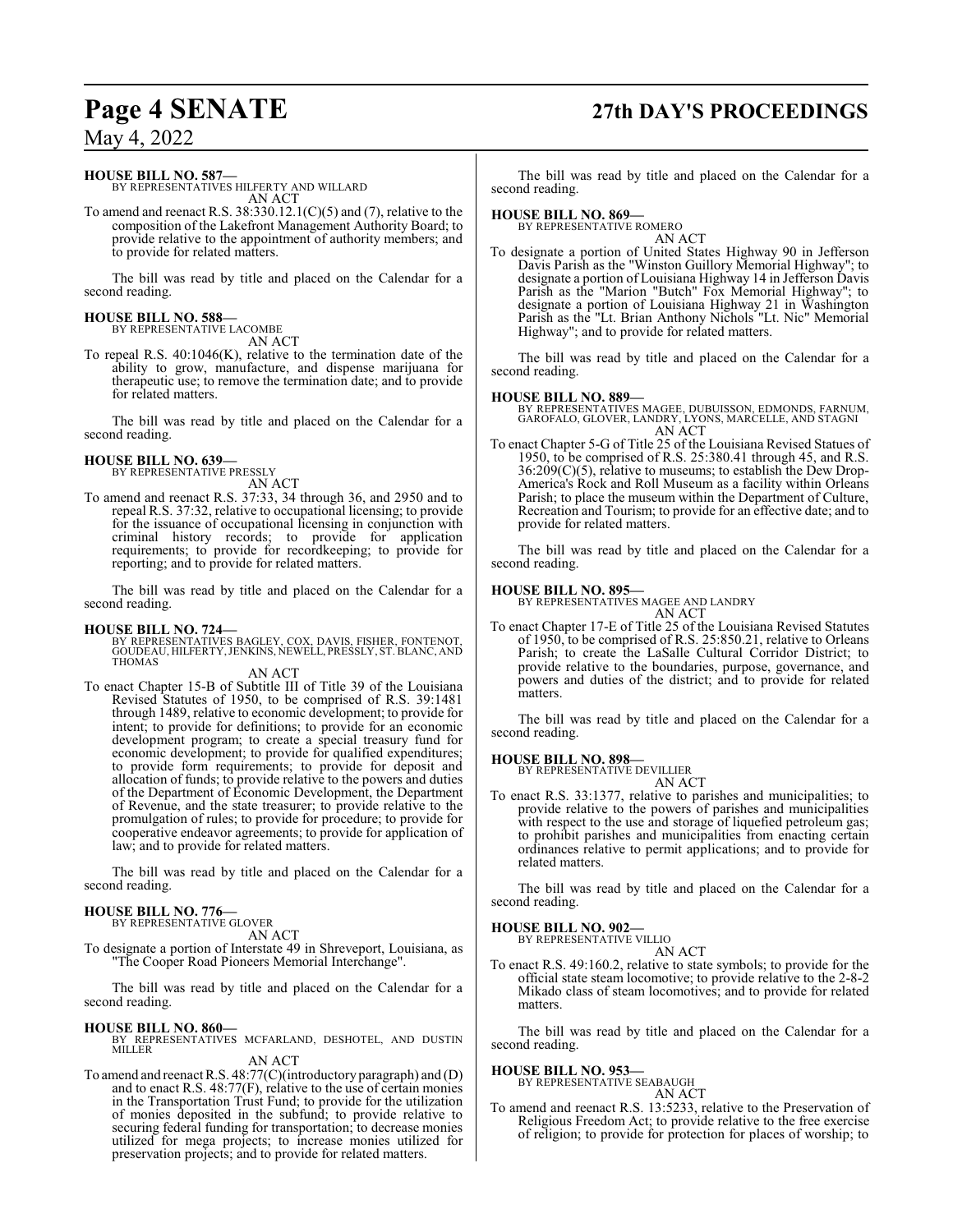## **27th DAY'S PROCEEDINGS Page 5 SENATE**

prohibit certain restrictions against places of worship; and to provide for related matters.

The bill was read by title and placed on the Calendar for a second reading.

### **HOUSE BILL NO. 967—**

BY REPRESENTATIVE SEABAUGH

AN ACT To amend and reenact R.S. 22:1272, relative to liability limits; to prohibit the reduction of policy limits based on expenses of defense; to provide for waivers; to provide for which expenses qualify as expenses of defense; to provide for an effective date; and to provide for related matters.

The bill was read by title and placed on the Calendar for a second reading.

### **HOUSE BILL NO. 1007—**

BY REPRESENTATIVE PHELPS

AN ACT To amend and reenact R.S.  $47:2121(C)(1)$  and (3) and to enact R.S. 47:2158.1 and 2231.1 and Code ofCivil Procedure Article 4736, relative to tax sale property; to provide relative to certain persons residing in tax sale property; to provide relative to the rights of owners of tax sale property; to provide for the right of possession and occupancy; to prohibit evictions of certain persons under certain circumstances; to prohibit the taking of possession of tax sale property under certain circumstances; to prohibit the charging of rental or lease payments under certain circumstances; to prohibit certain actions on tax sale property under certain circumstances; to provide for exceptions; and to provide for related matters.

The bill was read by title and placed on the Calendar for a second reading.

- **HOUSE BILL NO. 1040—** BY REPRESENTATIVES LACOMBE, DAVIS, FISHER, FONTENOT, GOUDEAU, MCKNIGHT, MIGUEZ, NEWELL, PRESSLY, AND THOMAS AN ACT
- To enact Chapter 20 of Title 51 of the Louisiana Revised Statutes of 1950, to be comprised of R.S. 51:1751 through 1754, relative to payment processors; to provide definitions; to prohibit discrimination; to provide for a violation; to provide for an unfair trade practice; to exempt certain entities from the application of unfair trade practices law; to provide for enforcement by the commissioner of the office of financial institutions in certain situations; to provide for unauthorized or illegal acts; and to provide for related matters.

The bill was read by title and placed on the Calendar for a second reading.

### **HOUSE BILL NO. 1061— (Substitute for House Bill No. 520 by Representative Hughes)**<br>BY REPRESENTATIVE HUGHES

AN ACT

To amend and reenact R.S. 40:1216.1(G) and to enact R.S. 40:1216.1(A)(10),relative to procedures for victims ofsexuallyoriented criminal offenses; to provide for emergency contraception; to provide for informational materials relating to emergency contraception; to provide for definitions; to provide for an effective date; and to provide for related matters.

The bill was read by title and placed on the Calendar for a second reading.

### **Message from the House**

### **ASKING CONCURRENCE IN HOUSE CONCURRENT RESOLUTIONS**

May 4, 2022

To the Honorable President and Members of the Senate:

I am directed to inform your honorable body that the House of Representatives has finally passed and asks your concurrence in the following House Concurrent Resolutions:

HCR No. 44 HCR No. 45 HCR No. 65

HCR No. 76

Respectfully submitted, MICHELLE D. FONTENOT Clerk of the House of Representatives

### **House Concurrent Resolutions on First Reading**

**HOUSE CONCURRENT RESOLUTION NO. 44—** BY REPRESENTATIVE DUSTIN MILLER A CONCURRENT RESOLUTION

To create the Health Disparities in Rural Areas Task Force as a subcommittee of the Statewide Health Equity Consortium within the Louisiana Department of Health, to provide for the composition and duties of the task force, and to require the task force to report findings and recommendations to the legislative committees on health and welfare.

The resolution was read by title and placed on the Calendar for a second reading.

## **HOUSE CONCURRENT RESOLUTION NO. 45—** BY REPRESENTATIVE BAGLEY

A CONCURRENT RESOLUTION

To urge and request the office of behavioral health of the Louisiana Department of Health to conduct a comprehensive assessment of this state's capacity and needs with respect to substance use disorder treatment and to report findings of the assessment to the legislative committees on health and welfare.

The resolution was read by title and placed on the Calendar for a second reading.

## **HOUSE CONCURRENT RESOLUTION NO. 65—** BY REPRESENTATIVE ECHOLS

A CONCURRENT RESOLUTION

To urge and request the Louisiana Alzheimer's Coalition to submit its Alzheimer's state plan to the office of the governor, speaker of the House of Representatives, president of the Senate, chairman of the House Committee on Health and Welfare, and chairman of the Senate Committee on Health and Welfare no later than March 31, 2023.

The resolution was read by title and placed on the Calendar for a second reading.

HOUSE CONCURRENT RESOLUTION NO. 76-<br>BY REPRESENTATIVES PHELPS, ADAMS, BOYD, BRASS, BROWN,<br>BRYANT, CARPENTER, ROBBY CARTER, WILFORD CARTER,<br>CORMIER, COX, DUPLESSIS, FISHER, FREEMAN, GAINES, GLOVER,<br>GREEN, HUGHES, JEFFERSON, A CONCURRENT RESOLUTION

To express the support of the Legislature of Louisiana for equitable access to transformative therapies for sickle cell disease.

The resolution was read by title and placed on the Calendar for a second reading.

### **House Bills and Joint Resolutions on Second Reading**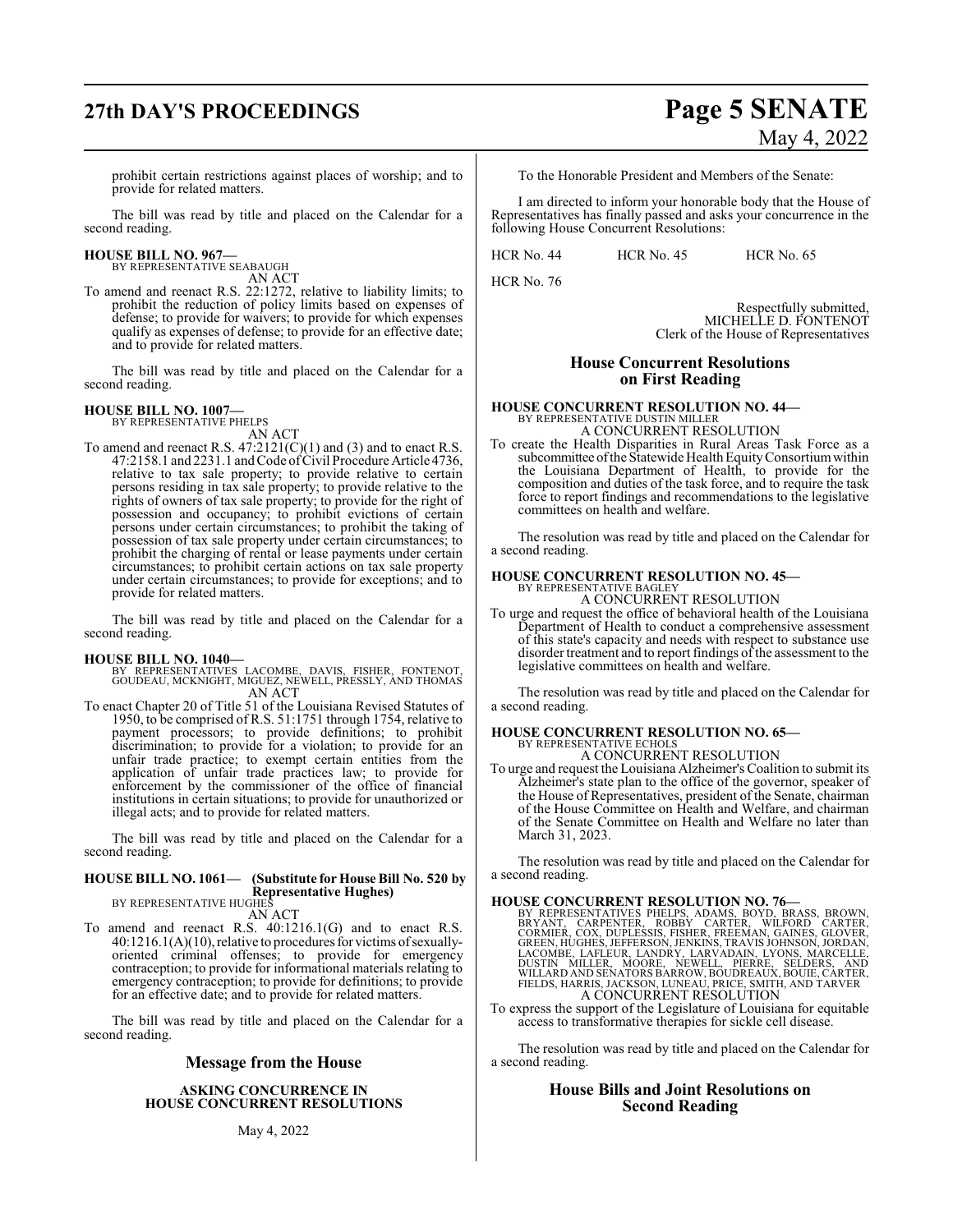### **HOUSE BILL NO. 5—**

BY REPRESENTATIVE BACALA AN ACT

To enact R.S. 13:783(F)(11), relative to group insurance expenses of the clerk of court's office; to provide for the payment of group insurance premiums for certain retirees of the Ascension Parish Clerk of Court; and to provide for related matters.

The bill was read by title and referred by the President to the Committee on Judiciary B.

#### **HOUSE BILL NO. 18—** BY REPRESENTATIVE BACALA

AN ACT

To amend and reenact R.S.  $11:2220(J)(1)$  and enact R.S. 11:2220(J)(4), relative to the Municipal Police Employees' Retirement System; to provide relative to reemployment of retirees in the system; to provide for the payment of retirement benefits during reemployment; to provide for compensation and contributions during reemployment; and to provide for related matters.

The bill was read by title and referred by the President to the Committee on Retirement.

### **HOUSE BILL NO. 20—** BY REPRESENTATIVE ILLG

AN ACT

To amend and reenact R.S. 11:1631(F)(2) and 1651(B)(introductory paragraph) and (3) and (D), relative to the District Attorneys' Retirement System; to provide for reemployment of retirees; to provide for benefits of reemployed retirees; to provide for membership on the board of trustees and their per diem; and to provide for related matters.

The bill was read by title and referred by the President to the Committee on Retirement.

### **HOUSE BILL NO. 22—**

BY REPRESENTATIVES EDMONDS, ADAMS, AMEDEE, BACALA,<br>BOURRIAQUE, BOYD, CARPENTER, CARRIER, WILFORD CARTER,<br>CORMIER, CREWS, DEVILLIER, ECHOLS, EDMONSTON, FIRMENT,<br>FISHER, FONTENOT, FREEMAN, FRIEMAN, GAINES, GAROFALO,<br>GOUDEAU,

AN ACT

To enact R.S.  $11:710.1(A)(1)(d)$  and to repeal R.S. 11:710.1(A)(1)(d), relative to the Teachers' Retirement System of Louisiana; to provide for reemployment of retired teachers; to provide for compensation during reemployment; to provide for costs; to provide for an effective date; and to provide for related matters.

The bill was read by title and referred by the President to the Committee on Retirement.

### **HOUSE BILL NO. 49—** BY REPRESENTATIVE HUVAL

AN ACT

To enact R.S. 47:338.223, relative to the town of Henderson; to authorize the town to levy a hotel occupancy tax; to provide for the use of tax revenues; and to provide for related matters.

The bill was read by title and referred by the President to the Committee on Local and Municipal Affairs.

### **HOUSE BILL NO. 93—**

BY REPRESENTATIVE FRIEMAN AN ACT

To enact R.S. 23:1310.5.1, relative to workers' compensation; to provide for continuances in mediations, hearings, and trials; to require the granting of continuances under certain circumstances; and to provide for related matters.

## **Page 6 SENATE 27th DAY'S PROCEEDINGS**

The bill was read by title and referred by the President to the Committee on Labor and Industrial Relations.

**HOUSE BILL NO. 110—** BY REPRESENTATIVES MARCELLE AND FREIBERG AND SENATOR BARROW

AN ACT To amend and reenact R.S. 13:587.3(A), relative to the Nineteenth Judicial District; to provide for assignment of an additional subject matter division; and to provide for related matters.

The bill was read by title and referred by the President to the Committee on Judiciary A.

## **HOUSE BILL NO. 155—** BY REPRESENTATIVE FISHER

AN ACT

To enact R.S. 47:2238.9, relative to property adjudicated to the city of Monroe; to provide relative to the city's authority and procedures relating to the acquisition and disposition of such property; and to provide for related matters.

The bill was read by title and referred by the President to the Committee on Local and Municipal Affairs.

### **HOUSE BILL NO. 238—**





To amend and reenact Section 2 of Act No. 569 of the 1976 Regular Session of the Louisiana Legislature, as amended and reenacted by Act No. 622 of the 1980 Regular Session of the Louisiana Legislature and Act 462 of the 1989 Regular Session of the Louisiana Legislature, relative to Special Education District No. 1 of the parish of Lafourche; to provide relative to the membership of the district's board of commissioners; to provide for the method of appointment; and to provide for related matters.

The bill was read by title and referred by the President to the Committee on Local and Municipal Affairs.

### **HOUSE BILL NO. 239—**

BY REPRESENTATIVE FRIEMAN AN ACT

To enact R.S. 23:1310.5.1, relative to workers' compensation; to provide for motions to stay; to require the granting of a motion to stay under certain circumstances; to require status conferences; to prohibit dismissal on the grounds of abandonment; and to provide for related matters.

The bill was read by title and referred by the President to the Committee on Labor and Industrial Relations.

**HOUSE BILL NO. 248—** BY REPRESENTATIVES WILLARD, LANDRY, AND GLOVER AN ACT

To amend and reenact R.S.  $1:55(A)(1)$  and  $(7)$ ,  $(B)(2)$ ,  $(D)$ , and  $(E)(1)(a)(i)$ , relative to legal holidays; to provide for the removal of certain holidays; and to provide for related matters.

The bill was read by title and referred by the President to the Committee on Judiciary A.

**HOUSE BILL NO. 313—**<br>BY REPRESENTATIVES PRESSLY, BRYANT, WILFORD CARTER,<br>FISHER, FREEMAN, GAINES, GAROFALO, HUGHES, TRAVIS<br>JOHNSON, LARVADAIN, LYONS, AND WILLARD AN ACT

To amend and reenact R.S. 46:1843, 1844(H), (K)(1)(a), (T), and  $(W)(1)(a)$ , and 1845(B), to enact R.S. 46:1844(X), and to repeal R.S. 46:1845(C) and (D), relative to the rights of victims of criminal offenses; to provide relative to the reporting of a crime; to provide relative to the requirement to register with certain offices and agencies; to provide for access to certain reports; to provide relative to the duties of the district attorney, law enforcement, and judicial agencies with respect to victims of sexual assault; to provide for the rights of sexual assault victims;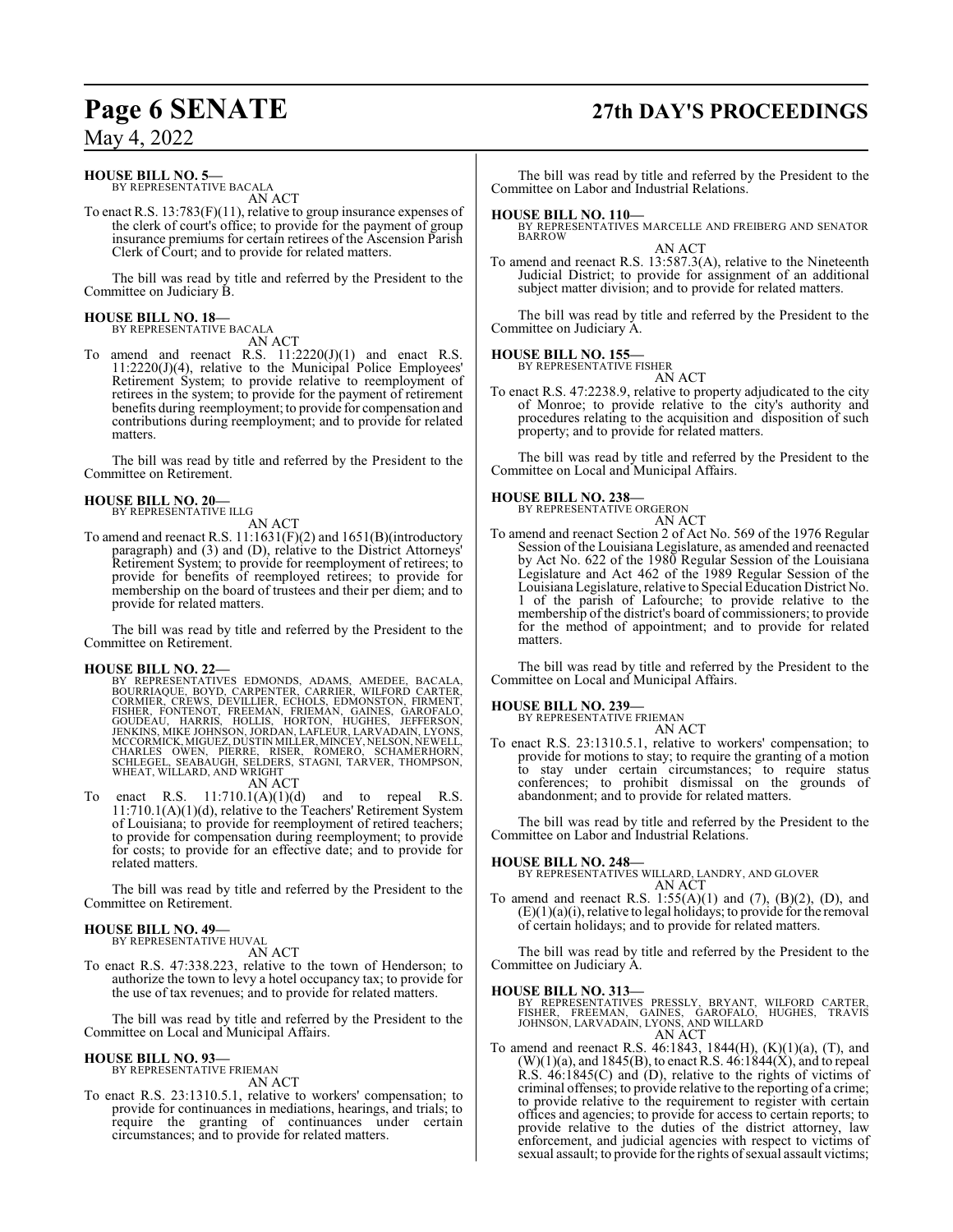## **27th DAY'S PROCEEDINGS Page 7 SENATE**

# May 4, 2022

to provide relative to the admissibility of certain evidence; to provide relative to penalties and causes of action under certain circumstances; to provide for a contingent effective date; and to provide for related matters.

The bill was read by title and referred by the President to the Committee on Judiciary C.

**HOUSE BILL NO. 330—** BY REPRESENTATIVE TRAVIS JOHNSON AN ACT

To enact Part VII of Chapter 10-A of Title 3 of the Louisiana Revised Statutes of 1950, to be comprised of R.S. 3:1491 through 1496 and R.S. 36:629(L)(4), relative to the creation of the Louisiana Industrial Hemp Promotion and Research Program; to create the Louisiana Industrial Hemp Promotion and Research Advisory Board; to provide for the composition, powers, duties, and functions of the board; to authorize the commissioner of agriculture and forestry to adopt rules and accept certain funds; to provide for the use of funds; to provide for definitions; to provide for transfer of the board to the Department of Agriculture and Forestry; and to provide for related matters.

The bill was read by title and referred by the President to the Committee on Agriculture, Forestry, Aquaculture, and Rural Development.

### **HOUSE BILL NO. 348—** BY REPRESENTATIVE AMEDEE

- AN ACT
- To enact R.S. 33:4564.8, relative to recreation districts in St. Mary Parish; to increase the per diem paid to the boards of commissioners of such districts; and to provide for related matters.

The bill was read by title and referred by the President to the Committee on Finance.

### **HOUSE BILL NO. 375—**

BY REPRESENTATIVE DESHOTEL AN ACT

To amend and reenact R.S. 33:385.1(B), relative to municipal officers; to provide relative to the office of chief of police of a village; to provide relative to qualifications; to provide for an effective date; and to provide for related matters.

The bill was read by title and referred by the President to the Committee on Local and Municipal Affairs.

**HOUSE BILL NO. 457—** BY REPRESENTATIVES CARPENTER, FREIBERG, GLOVER, LYONS, MARCELLE, AND STAGNI AN ACT

To enact R.S. 38:2233.4, relative to the city of Baton Rouge and the parish of East Baton Rouge; to provide relative to the procurement of goods and services; to provide relative to contracts awarded to socially and economically disadvantaged businesses; to authorize certain entities to set-aside a certain percentage of contracts to be awarded to such businesses; to provide relative to rules and regulations regarding the certification of socially and economically disadvantaged businesses; and to provide for related matters.

The bill was read by title and referred by the President to the Committee on Local and Municipal Affairs.

### **HOUSE BILL NO. 467—**

BY REPRESENTATIVE FRIEMAN AN ACT

To amend and reenact R.S. 23:1232(8), relative to workers' compensation; to provide for allocation of payments to dependents of a decedent; and to provide for related matters.

The bill was read by title and referred by the President to the Committee on Labor and Industrial Relations.

### **HOUSE BILL NO. 489—**

BY REPRESENTATIVE DAVIS AN ACT

To amend and reenact R.S. 13:996.3(A), relative to the judicial expense fund for the Family Court for the parish of East Baton Rouge; to provide for the maximum fee to be charged by the clerk; to provide for implementation; and to provide for related matters.

The bill was read by title and referred by the President to the Committee on Finance.

### **HOUSE BILL NO. 523—**

BY REPRESENTATIVES LACOMBE AND ROMERO AN ACT

To enact R.S. 26:309, relative to alcohol beverage control; to provide relative to brewing facilities; to authorize manufacturers or brewers to host contracted private events at brewing facilities; to provide for certain restrictions with respect to contracted private events at brewing facilities; to authorize manufacturers or brewers to charge certain fees for contracted private events at brewing facilities; to provide for an effective date; and to provide for related matters.

The bill was read by title and referred by the President to the Committee on Judiciary B.

**HOUSE BILL NO. 544—** BY REPRESENTATIVES VILLIO AND SCHLEGEL AN ACT

To amend and reenact R.S.  $15:571.3(B)(1)(a)$  and (D) and 574.4(A)(1)(a) and to enact R.S. 15:571.3(B)(3) and  $574.4(A)(1)(c)$ , relative to criminal sentencing; to provide relative to diminution of sentence; to provide for the rate of diminution of sentence for certain circumstances; to provide for parole eligibility; to provide relative to parole eligibility for certain circumstances; and to provide for related matters.

The bill was read by title and referred by the President to the Committee on Judiciary C.

### **HOUSE BILL NO. 551—**

BY REPRESENTATIVE ILLG AN ACT

To amend and reenact R.S. 26:274(A)(2), relative to alcohol beverage control; to provide relative to permits for dealers in beverages of low alcohol content; to provide relative to local permits; to provide for exceptions for delivery; and to provide for related matters.

The bill was read by title and referred by the President to the Committee on Judiciary B.

### **HOUSE BILL NO. 563—**

BY REPRESENTATIVE BACALA AN ACT

To amend and reenact R.S. 33:154 and  $172(A)(1)(a)$  and  $(D)$ , relative to the parish of Ascension; to provide relative to municipal annexations; to require municipal governing authorities to notify the parish governing authority prior to annexing property; and to provide for related matters.

The bill was read by title and referred by the President to the Committee on Local and Municipal Affairs.

### **HOUSE BILL NO. 606—**

BY REPRESENTATIVE GEYMANN AN ACT

To enact Part V of Chapter 2 of Title 24 of the Louisiana Revised Statutes of 1950, to be comprised of R.S. 24:141, relative to legislative oversight; to create the Joint Recovery Oversight Committee; to provide for its membership, powers, duties, and functions; to require reports by the commissioner of administration and the director of the Governor's Office of Homeland Security and Emergency Preparedness to the joint committee; to provide for related functions and duties of the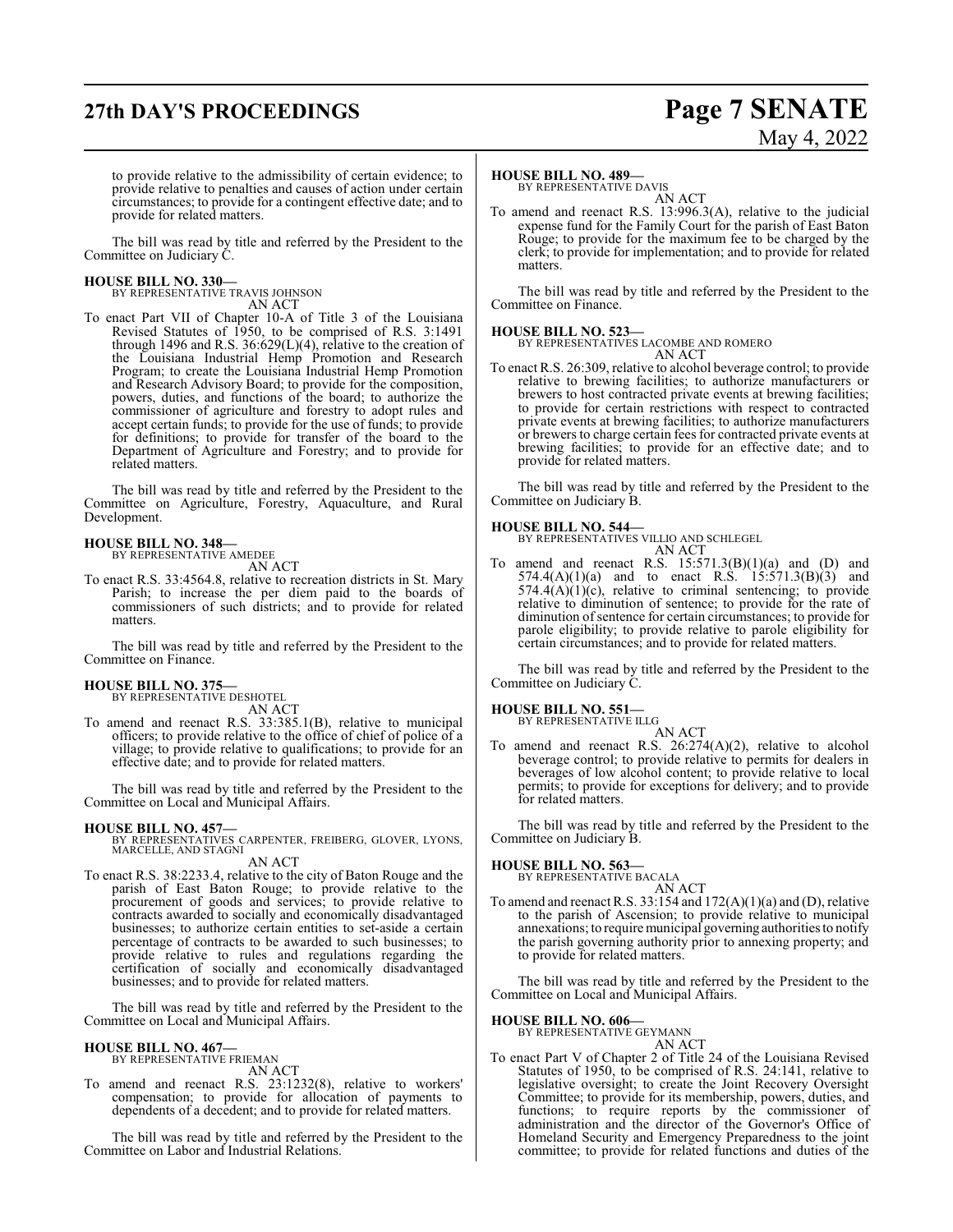Joint Legislative Committee on the Budget; to provide for an effective date; and to provide for related matters.

The bill was read by title and referred by the President to the Committee on Senate and Governmental Affairs.

## **HOUSE BILL NO. 653—** BY REPRESENTATIVE DAVIS

AN ACT

To enact R.S.  $13:961(F)(1)(w)$ , relative to court costs in the Family Court of East Baton Rouge Parish; to provide for transcription fees; to provide for implementation; and to provide for related matters.

The bill was read by title and referred by the President to the Committee on Finance.

### **HOUSE BILL NO. 697—**

BY REPRESENTATIVE MAGEE

AN ACT To amend and reenact R.S.  $40:1046(A)(1)$ ,  $(C)(1)$  and  $(2)($ introductory paragraph),  $(G)$ , and  $(H)(1)$ ,  $(2)$ , (6)(a)(introductory paragraph) and (b), and (8)(a)(introductory paragraph) and (iii), to enact R.S. 40:1046(A)(7), (B), and 1046.1 through 1046.3, and to repeal R.S. 40:1046(C)(2)(h) and (H)(3) through (5), relative to production of marijuana for therapeutic use; to provide for regulation of medical marijuana production by the state; to transfer certain duties with respect to such regulation from the Department of Agriculture and Forestry to the Louisiana Department of Health; to provide for remittance to the Louisiana Department of Revenue of the proceeds of certain fees; to provide relative to permitting and regulation of marijuana pharmacies by the Louisiana Board of Pharmacy; to require the Louisiana Department of Health to license and regulate laboratories that conduct testing of medical marijuana products; to provide for selection of marijuana production contractors by licensed producers of medical marijuana; to provide for oversight and regulation of such contractors; to provide requirements and standards for the business operations of such contractors; to require the continuation of certain laboratory testing services provided by the Department of Agriculture and Forestry; to authorize certain institutions to conduct research on marijuana for therapeutic use; to provide for effectiveness; and to provide for related matters.

The bill was read by title and referred by the President to the Committee on Health and Welfare.

#### **HOUSE BILL NO. 698—** BY REPRESENTATIVE MAGEE

AN ACT

To amend and reenact R.S. 40:1046(C)(2)(introductory paragraph) and (H)(8)(a)(introductory paragraph), (i), (iii), and (b) and to enact R.S.  $40:1046(C)(2)(m)$  and  $(H)(8)(c)$  and  $(d)$ , relative to marijuana produced for therapeutic use; to provide for regulation by the Louisiana Department of Health of various aspects of production of marijuana for therapeutic use; to authorize the Louisiana Department of Health to charge and collect fees from contractors and other persons involved with therapeutic marijuana production; to authorize the department to charge and collect fees to fund expenses associated with regulation and control of therapeutic marijuana; to provide for remittance to the Louisiana Department of Revenue of the proceeds of certain fees; to provide for an effective date; and to provide for related matters.

The bill was read by title and referred by the President to the Committee on Health and Welfare.

### **HOUSE BILL NO. 713—**

BY REPRESENTATIVE ZERINGUE AN ACT

To enact R.S. 33:4161.1, relative to stormwater utility systems; to authorize political subdivisions to create stormwater utility systems and adopt utility fees relative to stormwater

## **Page 8 SENATE 27th DAY'S PROCEEDINGS**

management systems; to provide relative to definitions; and to provide for related matters.

The bill was read by title and referred by the President to the Committee on Local and Municipal Affairs.

## **HOUSE BILL NO. 719—** BY REPRESENTATIVE SEABAUGH

AN ACT To amend and reenact R.S. 13:1883(D)(1) and to enact R.S. 13:1883(D)(3), relative to certain marshals of city courts; to provide for the salary of the marshal of the city court of Shreveport; and to provide for related matters.

The bill was read by title and referred by the President to the Committee on Judiciary B.

### **HOUSE BILL NO. 732—**

BY REPRESENTATIVE DUPLESSIS AN ACT

To enact Chapter 17-E of Title 25 of the Louisiana Revised Statutes of 1950, to be comprised of R.S. 25:850.21, and to repeal R.S. 33:2740.26, relative to Orleans Parish; to provide relative to the Louis Armstrong Park Authority and Historic Jazz District; to provide that the district is a political subdivision of the state; to provide relative to the governing board ofthe district; to provide relative to the membership of the board; to provide relative to the powers and duties of the district; and to provide for related matters.

The bill was read by title and referred by the President to the Committee on Local and Municipal Affairs.

### **HOUSE BILL NO. 780—**

BY REPRESENTATIVE MAGEE

AN ACT To enact Part V of Chapter 12-A of Title 33 of the Louisiana Revised Statutes of 1950, comprised of R.S. 33:4709.31, relative to the city of Houma; to create the Houma Restoration District; to provide relative to the boundaries, purpose, governance, and powers and duties of the district; to provide relative to district funding; to provide for an effective date; and to provide for related matters.

The bill was read by title and referred by the President to the Committee on Local and Municipal Affairs.

### **HOUSE BILL NO. 797—**

BY REPRESENTATIVE DUPLESSIS AN ACT

To amend and reenact R.S. 33:9039.62, 9039.68(A)(3) and (B)(1), (2)(b), and (3), 9039.69(A)(3) and (5), and 9039.72(A)(14) and to enact R.S. 33:9039.63.1, 9039.68(B)(2)(c), 9039.69(C), and 9039.72(D), relative to Orleans Parish; to provide relative to the BioDistrict New Orleans; to provide relative to the boundaries and powers and duties of the district; to provide relative to the creation of subdistricts; to require that district projects be in compliance with certain rules and regulations; to provide for an effective date; and to provide for related matters.

The bill was read by title and referred by the President to the Committee on Local and Municipal Affairs.

### **House Concurrent Resolutions on Second Reading**

#### **HOUSE CONCURRENT RESOLUTION NO. 20—** BY REPRESENTATIVE KERNER A CONCURRENT RESOLUTION

To memorialize the United States Congress to take such actions as are necessary to invest future supplemental funding in the communities of Lafitte, Barataria, and Crown Point located in Jefferson Parish aiding in flood protection and preventing future losses and damages.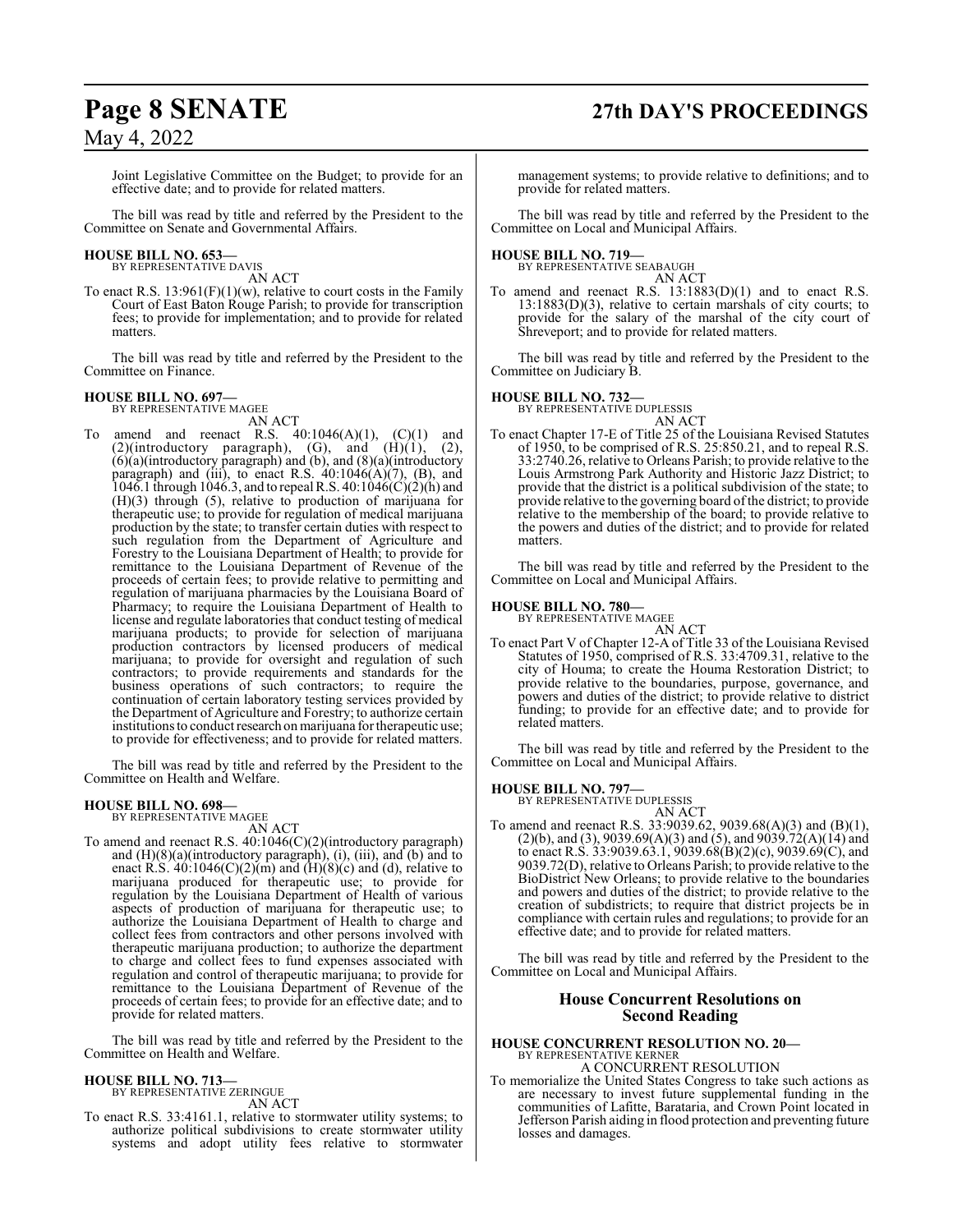## **27th DAY'S PROCEEDINGS Page 9 SENATE**

# May 4, 2022

The resolution was read by title and referred by the President to the Committee on Transportation, Highways and Public Works.

### **HOUSE CONCURRENT RESOLUTION NO. 35—**

BY REPRESENTATIVES BACALA, ADAMS, CREWS, ECHOLS, TRAVIS<br>JOHNSON, MCMAHEN, DUSTIN MILLER, ROBERT OWEN, SELDERS,<br>STAGNI, AND TURNER

A CONCURRENT RESOLUTION

To request a joint study effort by the Department of Children and Family Services, the Louisiana Department of Health, the Louisiana Department of Education, the Louisiana Housing Corporation, and the Louisiana Workforce Commission to examine the phenomena known as "benefits cliffs" and their effect on beneficiaries of public assistance programs and to submit recommendations to the legislature concerning means by which these disincentives for work can be eliminated.

The resolution was read by title and referred by the President to the Committee on Health and Welfare.

### **HOUSE CONCURRENT RESOLUTION NO. 41—** BY REPRESENTATIVE GREGORY MILLER A CONCURRENT RESOLUTION

To authorize and direct the Louisiana State Law Institute to direct the printer of the Constitution of Louisiana to add a validity note following Article IX, Section 9 ofthe Constitution of Louisiana.

The resolution was read by title and referred by the President to the Committee on Revenue and Fiscal Affairs.

## **HOUSE CONCURRENT RESOLUTION NO. 66—** BY REPRESENTATIVE VILLIO

A CONCURRENT RESOLUTION

To recognize and acknowledge the 2-8-2 Mikado steam locomotive as the official state steam locomotive.

The resolution was read by title and referred by the President to the Committee on Senate and Governmental Affairs.

HOUSE CONCURRENT RESOLUTION NO. 69—<br>
BY REPRESENTATIVES BRASS, CORMIER, EDMONSTON, FIRMENT, FREIBERG, GADBERRY, HORTON, LARVADAIN, MARINO, PIERRE,<br>
SCHAMERHORN, AND SELDERS<br>
A CONCURRENT RESOLUTION

To urge and request the State Board of Elementary and Secondary Education, the state Department of Education, the Louisiana Community and Technical College System, and the Louisiana Workforce Commission to collaborate to establish an industrybased credential offered through dual enrollment for the classroom instruction portion of commercial driver's license training.

The resolution was read by title and referred by the President to the Committee on Education.

### **Reports of Committees**

The following reports of committees were received and read:

### **REPORT OF COMMITTEE ON**

### **COMMERCE, CONSUMER PROTECTION AND INTERNATIONAL AFFAIRS**

Senator Rick Ward III, Chairman on behalf of the Committee on Commerce, Consumer Protection and International Affairs, submitted the following report:

### May 4, 2022

To the President and Members of the Senate:

I am directed by your Committee on Commerce, Consumer Protection and International Affairs to submit the following report:

### **SENATE BILL NO. 460—**

BY SENATOR WARD AN ACT

To enact Chapter 15 of the Title 51 of the Louisiana Revised Statues of 1950, to be comprised of R.S. 51:1501 through 1504, relative to electric vehicle charging equipment networks; to provide for a rate structure and limits; to provide for exceptions; to provide for terms and requirements; to provide for an effective date; and to provide for related matters.

Reported with amendments.

### **SENATE BILL NO. 483—**

BY SENATOR CATHEY

AN ACT

To enact Chapter 1-E of Title 37 of the Louisiana Revised Statues of 1950, to be comprised of R.S. 37:51 through 60, relative to occupational licenses; to provide for licensure; to provide for certain criteria; to provide for an appeals process; to provide for a rulemaking process; to provide for exceptions; to provide for definitions; and to provide for related matters.

Reported with amendments.

**HOUSE BILL NO. 81—**

BY REPRESENTATIVE EMERSON

- AN ACT
- To amend and reenact R.S.  $37:45(A)(1)$  and (B), relative to the Occupational Licensing Review Commission; to add additional members to the commission; to make technical changes; and to provide for related matters.

Reported favorably.

### **HOUSE BILL NO. 240—**

BY REPRESENTATIVE EMERSON AN ACT

To enact R.S. 37:3556(F), relative to the licensure of massage therapists; to provide for a provisional license for massage therapy graduates; to require notification to a client; to provide for a sunset date; and to provide for related matters.

Reported favorably.

**HOUSE BILL NO. 581—** BY REPRESENTATIVE ST. BLANC

AN ACT

To amend and reenact R.S. 40:1749.12(6), 1749.13(B)(1), and 1749.15, relative to the Louisiana Underground Utilities and Facilities Damage Prevention Law; to modify definitions to include unplanned utility outages; to provide for excavations or demolitions on certain national holidays; to authorize certain electronic notice; to modify with respect to rebuttable presumptions relative to excavators; to provide for emergency excavation notices and emergency response times; and to provide for related matters.

Reported favorably.

### **HOUSE BILL NO. 586—**

BY REPRESENTATIVES THOMAS AND BOYD AN ACT

To enact R.S. 37:1435.1, relative to the authority of the Louisiana Real Estate Commission; to authorize access to certain criminal history record information; to provide for definitions; to provide for legislative intent; to establish minimum standards and procedure; to provide for limitations to the access and use of certain criminal history record information; to provide for effectiveness; and to provide for related matters.

Reported with amendments.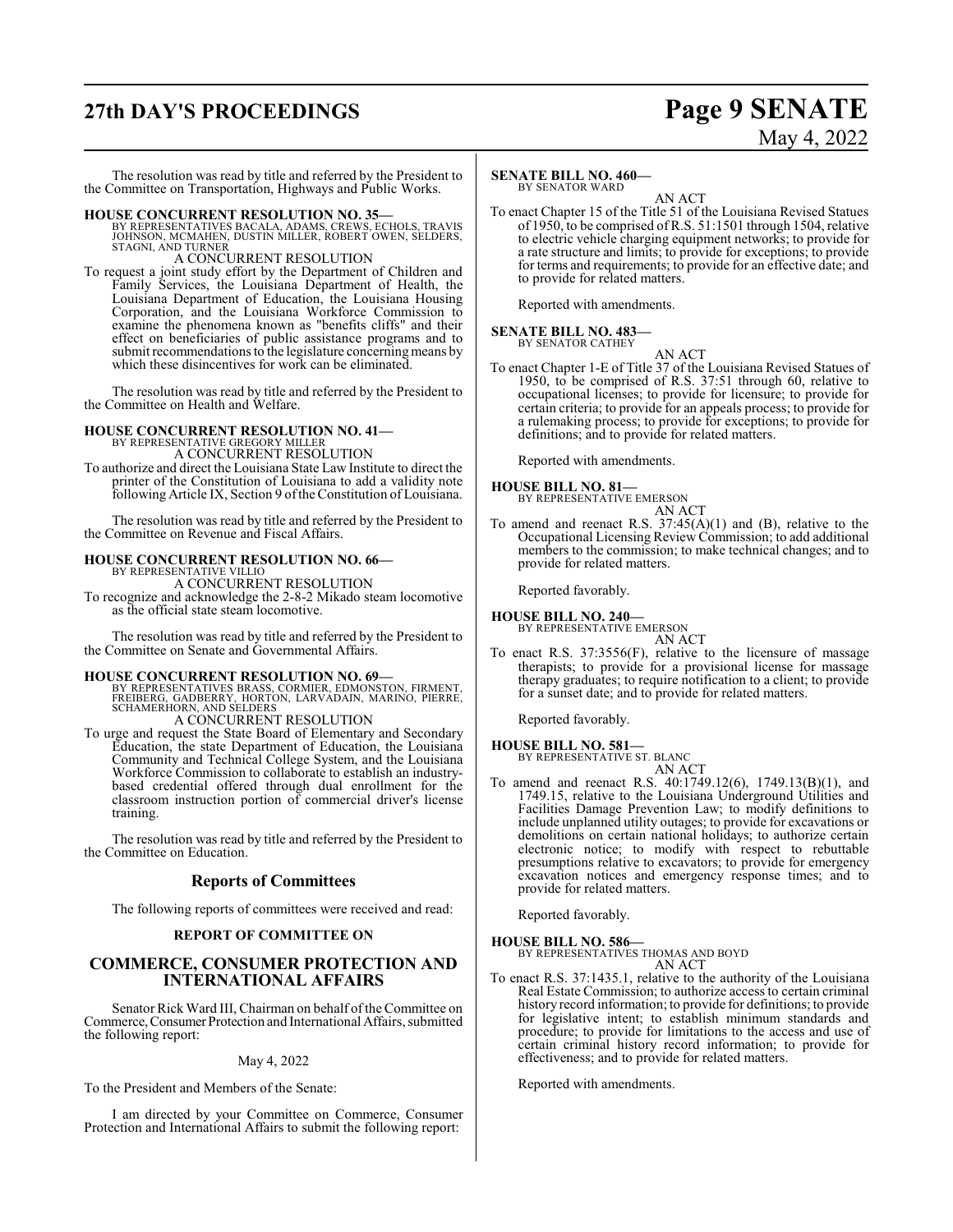### **HOUSE BILL NO. 602—**

BY REPRESENTATIVE DAVIS AN ACT

To amend and reenact R.S. 37:2150.1(introductory paragraph) and (2) through (13), 2152(Section heading), 2153( $\hat{A}$ ), ( $\tilde{E}$ ), and (F), and 2154 through 2165, to enact R.S. 37:2150(14) through (18) and 2153(G), and to repeal R.S. 37:2152(C), 2166 through 2173, Part II of Chapter 24 of Title 37 of the Louisiana Revised Statutes of 1950, comprised of R.S. 37:2175.1 through 2175.6, and Chapter 24-A of Title 37 of the Louisiana Revised Statutes of 1950, comprised ofR.S. 37:2181 through 2192, relative to the Louisiana State Board for Contractors; to revise and reorganize provisions related to contractors, generally, including home improvement contractors andmold remediation contractors; and to provide for related matters.

Reported with amendments.

### **HOUSE BILL NO. 659—**

BY REPRESENTATIVE STEFANSKI AN ACT

To amend and reenact R.S. 37:3506(A), relative to the state board of private investigators; to adjust the salary limit for the executive director of the board; and to provide for related matters.

Reported favorably.

## **HOUSE BILL NO. 684—** BY REPRESENTATIVE DAVIS

AN ACT

To amend and reenact R.S. 4:1, relative to the sale of admission tickets; to require the ticket value to be printed on its face; to provide for a penalty; to authorize the resale of tickets via the internet pursuant to certain requirements; to provide for certain exceptions; and to provide for related matters.

Reported favorably.

### **HOUSE BILL NO. 714—**

BY REPRESENTATIVES FREIBERG, GEYMANN, AND FREEMAN AN ACT

To enact Part XII of Chapter 2 of Title 51 of the Louisiana Revised Statutes of 1950, to be comprised of R.S. 51:771 through 776, relative to the sale of certain cosmetics; to provide definitions; to prohibit the sale of certain cosmetics; to provide exemptions; to provide for application of law in political subdivisions; to provide for penalties; to provide for severability; and to provide for related matters.

Reported favorably.

### **HOUSE BILL NO. 740—**

BY REPRESENTATIVE MINCEY AN ACT

To enact Chapter 17-A of Title 51 of the Louisiana Revised Statutes of 1950, to be comprised of R.S. 51:1611, relative to the sale and transport of propane and other fuels; to provide for the sale, transportation, and acceptance of propane and other fuels to individuals in affected areas during a declared natural disaster; and to provide for related matters.

Reported favorably.

### **HOUSE BILL NO. 973—**

BY REPRESENTATIVE DAVIS AN ACT

To amend and reenact R.S. 9:2713.2(B)(introductory paragraph), R.S. 12:1-1106(A)(1), 204(A), and 1307(D), R.S. 22:243(D)(3) and  $(E)(1)$  and  $(3)$ , and R.S. 51:214(A)(introductory paragraph) and  $3143(B)$  and (C) and to enact R.S. 12:1-402(D), 204(G)(4), and 1307(E), R.S. 49:222(B)(15), and R.S. 51:212(8), relative to corporations; to provide for an authorized representative; to allow for termination of a name reservation; to provide for merger; to prohibit certain phrases in a reserved name; to provide for preemption; and to provide for related matters.

## **Page 10 SENATE 27th DAY'S PROCEEDINGS**

Reported favorably.

Respectfully submitted, RICK WARD III Chairman

### **REPORT OF COMMITTEE ON**

### **HEALTH AND WELFARE**

Senator Fred H. Mills Jr., Chairman on behalf of the Committee on Health and Welfare, submitted the following report:

May 4, 2022

To the President and Members of the Senate:

I am directed by your Committee on Health and Welfare to submit the following report:

**SENATE RESOLUTION NO. 87—** BY SENATOR MIZELL

A RESOLUTION

To urge and request the Department of Children and Family Services to enact policies relative to following up with minor children giving birth in hospitals.

Reported with amendments.

## **SENATE RESOLUTION NO. 88—** BY SENATOR MIZELL

A RESOLUTION

To urge and request the Louisiana Department of Children and Family Services to enact policies relative to truant children who may be trafficked.

Reported with amendments.

### **SENATE BILL NO. 158—**

BY SENATOR LUNEAU

AN ACT To amend and reenact R.S. 37:1360.21, 1360.22(1), (5), (7), and (8), 1360.23, the introductory paragraph of 1360.24(A), 1360.24(A)(3), (4), and (5), (B), 1360.26, 1360.27, 1360.28, 1360.29, 1360.30, 1360.31(A), (B), (C)(1), (2), and (3), 1360.32, the introductoryparagraph of 1360.33, 1360.33(5) and (6), the introductory paragraph of 1360.34, 1360.34(4) and (5), 1360.35, 1360.36, and 1360.38(A), to enact R.S. 37:1360.31(E), and to repeal R.S. 1360.24© and (D), relative to physician assistants; to provide define and provide for duties of collaborating physicians; to provide for scope and authority of a physician assistant; to provide for the legal responsibility of physician assistant's patient care activities; and to provide for related matters.

Reported with amendments.

Respectfully submitted, FRED H. MILLS JR. Chairman

### **REPORT OF COMMITTEE ON**

### **INSURANCE**

Senator Kirk Talbot, Chairman on behalf of the Committee on Insurance, submitted the following report:

### May 4, 2022

To the President and Members of the Senate:

I am directed by your Committee on Insurance to submit the following report: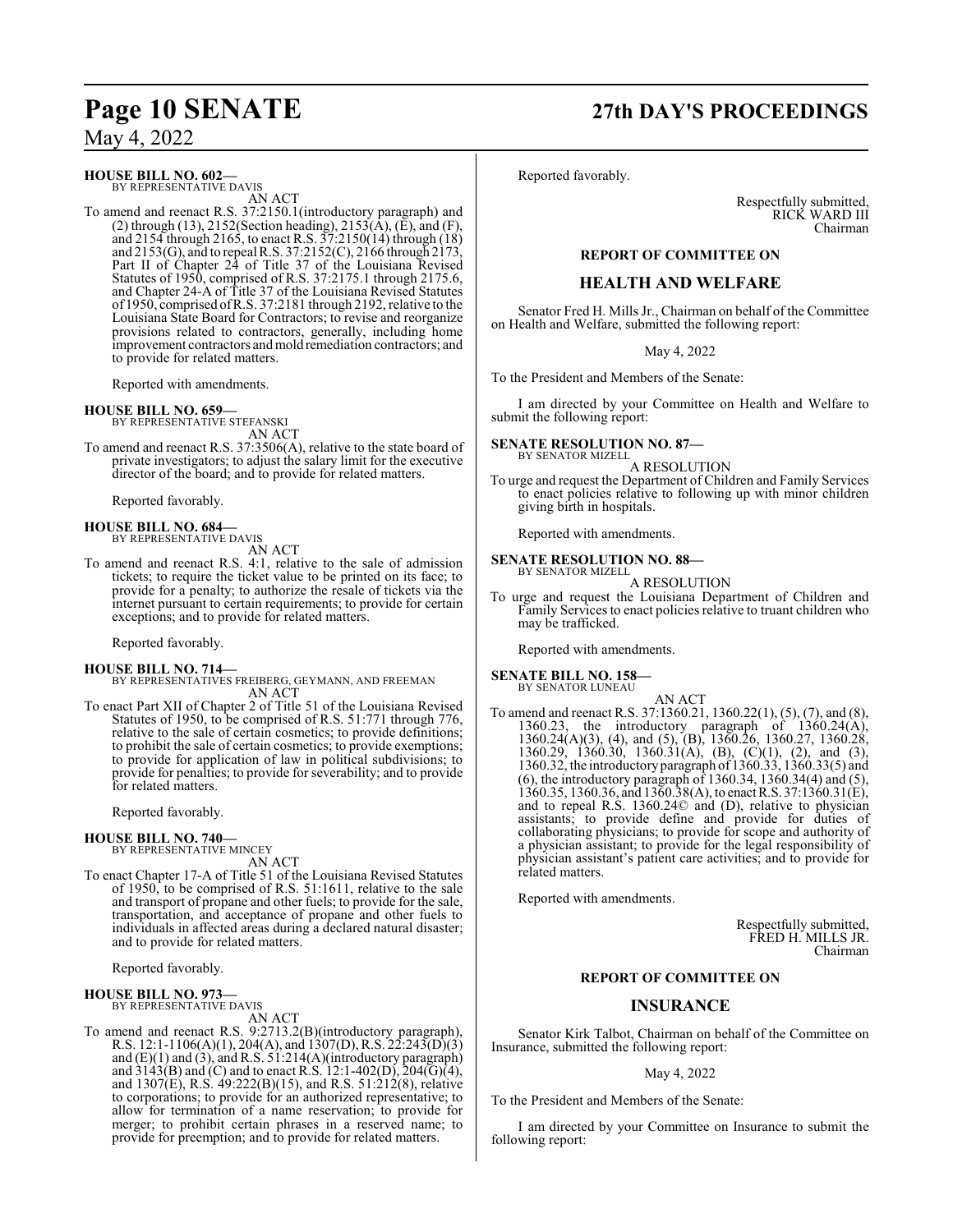#### **SENATE RESOLUTION NO. 60—** BY SENATOR JACKSON

A RESOLUTION

To urge and request the Department of Insurance to form a task force to study, jointly with the Louisiana Department of Health, the causes of infertility in women and the desirability and feasability of mandating insurance coverage for fertility treatments for women.

Reported favorably.

### **SENATE BILL NO. 112—** BY SENATOR ROBERT MILLS

AN ACT

To enact Subpart A-4 of Part III of Chapter 4 of Title 22 of the Louisiana Revised Statutes of 1950, comprised of R.S. 22:1020.61 through 1020.73 and R.S. 22:1964(31), relative to health insurance; to provide for prior authorization for health insurance claims related to certain healthcare procedures; to provide for legislative intent and purposes; to provide for definitions; to provide for exemptions from prior authorization requirements related to certain healthcare services performed by certain healthcare providers; to provide for the duration of an exemption; to provide for denial or rescission of prior authorization exemption; to provide for an independent review of the elimination of certain exemptions; to provide for appeals; to provide for renewal of eligibility of an exemption; to provide for penalties; to define certain practices as unfair deceptive insurance practices; to provide for the promulgation of rules; and to provide for related matters.

Reported with amendments.

#### **SENATE BILL NO. 186—** BY SENATOR HENRY

AN ACT

To amend and reenact R.S. 22:1703, the introductory paragraph of  $1704(A)$ ,  $(A)(11)$ , and the introductory paragraph of  $(E)$  and (E)(5), relative to public adjuster fees; to provide for certain fees; to provide for limitations on contracts or agreements between public adjusters and insureds; to provide terms and conditions; and to provide for related matters.

Reported favorably.

### **SENATE BILL NO. 402—**

BY SENATOR ABRAHAM AN ACT

To amend and reenact R.S. 13:4165(F)(7) and to enact R.S. 13:4165(F)(9) and (10), relative to courts and judicial procedure; to provide for the appointment, duties, powers, and compensation of special masters; and to provide for related matters.

Reported with amendments.

### **SENATE BILL NO. 428—** BY SENATOR ROBERT MILLS

AN ACT

To repeal R.S. 22:1272, relative to property and casualty insurance; to provide relative to defense costs; to provide with respect to the authorization of the commissioner of insurance to allow an authorized insurer to reduce the policy liability limits by the amount of the defense costs in certain circumstances; to provide for an effective date; and to provide for related matters.

Reported with amendments.

Respectfully submitted, KIRK TALBOT Chairman

## **27th DAY'S PROCEEDINGS Page 11 SENATE** May 4, 2022

### **REPORT OF COMMITTEE ON**

### **SENATE AND GOVERNMENTAL AFFAIRS**

Senator Sharon Hewitt, Chairman on behalf of the Committee on Senate and Governmental Affairs, submitted the following report:

May 4, 2022

To the President and Members of the Senate:

I am directed by your Committee on Senate and Governmental Affairs to submit the following report:

### **HOUSE BILL NO. 35—**

BY REPRESENTATIVE FARNUM AN ACT

To amend and reenact R.S. 18:196(A)(1) and (D) and to enact R.S. 18:192.1, relative to the annual canvass of persons registered to vote; to provide for a supplemental annual canvass of persons registered to vote; to provide relative to an inactive list of voters; to provide for updating voter registration information; to provide for an effective date; and to provide for related matters.

Reported favorably.

**HOUSE BILL NO. 45—**

BY REPRESENTATIVE STEFANSKI AN ACT

To amend and reenact R.S. 49:191(1) and to repeal R.S. 49:191(10)(k), relative to the Department of State, including provisions to provide for the re-creation of the Department of State and the statutory entities made a part of the department by law; to provide for the effective termination date for all statutory authority for the existence of such statutory entities; and to provide for related matters.

Reported favorably.

- **HOUSE BILL NO. 46—** BY REPRESENTATIVE STEFANSKI
	- AN ACT
- To amend and reenact R.S. 49:191(1) and to repeal R.S. 49:191(10)(j), relative to the Department of State Civil Service, including provisions to provide for the re-creation of the Department of State Civil Service and the statutory entities made a part of the department by law; to provide for the effective termination date for all statutory authority for the existence of such statutory entities; and to provide for related matters.

Reported favorably.

### **HOUSE BILL NO. 144—** BY REPRESENTATIVE DESHOTEL

AN ACT

To amend and reenact R.S. 18:463(A)(1)(a), relative to notice of candidacy, to provide for required information on a notice of candidacy; to provide for an effective date; and to provide for related matters.

Reported favorably.

**HOUSE BILL NO. 186—** BY REPRESENTATIVE STEFANSKI

AN ACT

To amend and reenact R.S. 42:1130.4, relative to unethical election practices; to provide for the standard of knowledge of a false statement; to provide for penalties; and to provide for related matters.

Reported with amendments.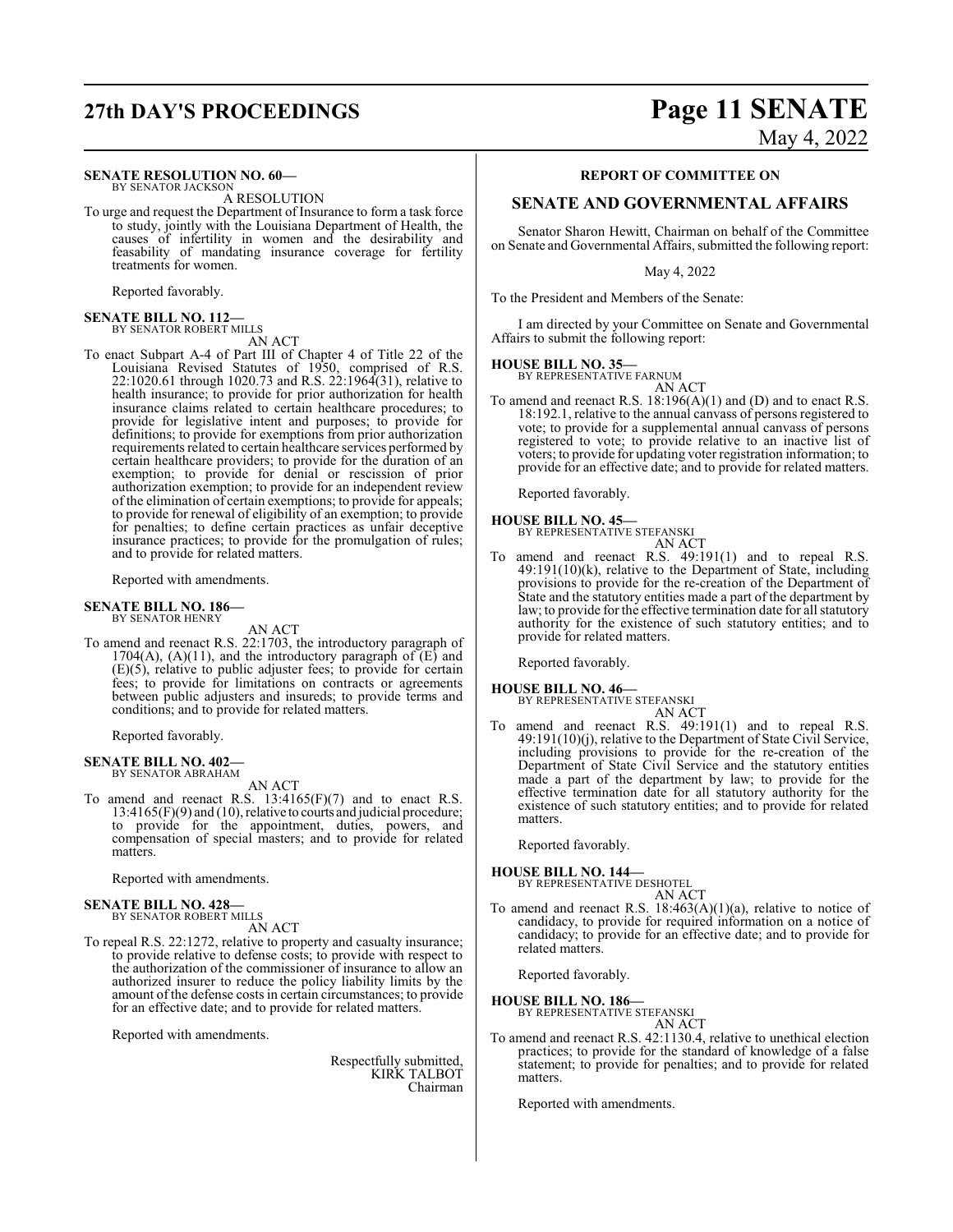### **HOUSE BILL NO. 188—**

BY REPRESENTATIVE VILLIO AN ACT

To amend and reenact R.S. 18:1463(C)(1), (E), and (F) and to enact R.S. 18:1463(G), relative to political material; to provide for prohibitions relative to political materials, to provide for requirements and prohibitions relative to digital materials; to provide for penalties; to provide for an effective date; and to provide for related matters.

Reported favorably.

**HOUSE BILL NO. 208—** BY REPRESENTATIVE MIKE JOHNSON

AN ACT

To amend and reenact R.S.  $18:1483(14)(a)(i)$  and (ii), relative to campaign finance disclosure; to provide relative to definitions; to change the definition of political committee; and to provide for related matters.

Reported favorably.

### **HOUSE BILL NO. 296—** BY REPRESENTATIVE STEFANSKI

AN ACT

To amend and reenact R.S. 42:1132(B)(2), relative to the Board of Ethics; to provide relative to the nominating committee for membership on the Board of Ethics; to provide relative to appointing authorities for the Board of Ethics; and to provide for related matters.

Reported favorably.

### **HOUSE BILL NO. 325—**

BY REPRESENTATIVE STEFANSKI AN ACT

To repeal R.S. 42:29(G), relative to public meetings; to provide relative to the authority of the State Bond Commission to hold periodic meetings via electronic means.

Reported with amendments.

### **HOUSE BILL NO. 411—** BY REPRESENTATIVE THOMAS

AN ACT

To amend and reenact R.S. 42:1119(B)(2)(a)(v), relative to nepotism; to provide relative to family members of school board members and school district superintendents who are employed by the school board; to provide relative to promotion of such employees; to provide for an effective date; and to provide for related matters.

Reported favorably.

### **HOUSE BILL NO. 475—**

BY REPRESENTATIVE THOMAS AN ACT

To amend and reenact R.S. 42:1119(B)(2)(a)(iii), relative to nepotism; to provide relative to familymembers ofschool board members and school district superintendents who are employed by the school board; to provide relative to the deadline for disclosing information regarding such employment to the Board of Ethics; to provide relative to penalties; and to provide for related matters.

Reported favorably.

## **HOUSE BILL NO. 646—** BY REPRESENTATIVE STEFANSKI

AN ACT

To amend and reenact R.S.  $18:59.4(D)(2)$  and  $(E)(2)(c)$ ,  $115(F)(1)$ (introductory paragraph) and (a) and  $(2)(a)(iii)$ ,  $154(C)(2)(c)$  and  $(D)(1)$  and  $(2), 423(C), (E),$  and  $(H), 433(A)(1)$ and (5), (B)(1), and (D), 434(D)(2), 435(B)(1)(b), 602(E)(2)(b), 604(B)(2)(b), 621(B), 1278(B), 1279, 1300.2(C)(1), 1300.7(B),  $1306(B)(1)$ ,  $1308(A)(2)(j)(ii)$ ,  $1309(J)$ ,  $1313(H)(13)$  and

## **Page 12 SENATE 27th DAY'S PROCEEDINGS**

 $(K)(2)(a)$ , 1313.1(I)(5) and (L)(2)(a), 1371, and 1511.3(E), to enact R.S.  $18:154(C)(2)(f)$ , and to repeal R.S. 18:1532, relative to the Louisiana Election Code; to revise the system of laws comprising the Louisiana Election Code; to provide relative to the Louisiana Voter Registration Administrators' Certification Program; to provide relative to registration by mail; to provide relative to records of the registrars of voters; to provide relative to the replacement of a commissioner; to provide relative to watchers; to provide relative to vacancies in certain offices; to provide relative to petitions for a recall election; to provide relative to preparation, distribution, and tabulation of absentee by mail and early voting ballots; to provide relative to absentee voting by mail; to provide relative to early voting; to provide relative to parish boards of election supervisors; to provide relative to courses of instruction of commissioners; to remove the requirement for election day expenditure reports; to provide for effective dates; and to provide for related matters.

Reported favorably.

Respectfully submitted, SHARON W. HEWITT Chairman

### **REPORT OF COMMITTEE ON**

### **TRANSPORTATION, HIGHWAYS AND PUBLIC WORKS**

Senator Patrick McMath, Chairman on behalf of the Committee on Transportation, Highways and Public Works, submitted the following report:

May 4, 2022

To the President and Members of the Senate:

I am directed by your Committee on Transportation, Highways and Public Works to submit the following report:

### **SENATE CONCURRENT RESOLUTION NO. 41—** BY SENATOR CONNICK

A CONCURRENT RESOLUTION

To urge and request the legislative auditor to review the Belle Chasse bridge and tunnel public-private partnership project and if applicable, to develop recommendations for future public private partnership projects based on best practices.

Reported favorably.

### **SENATE CONCURRENT RESOLUTION NO. 45—** BY SENATOR MCMATH

A CONCURRENT RESOLUTION

To create and provide for the Task Force on Administration of State Transportation and Development Services to study national best practice models for the efficient and effective administration of state transportation departments.

Reported favorably.

## **SENATE CONCURRENT RESOLUTION NO. 46—** BY SENATOR MCMATH

A CONCURRENT RESOLUTION

To create and provide for the Louisiana Electric Vehicle Task Force to study the economic impact of electric vehicles and to recommend any action or legislation that the task force deems necessary or appropriate.

Reported favorably.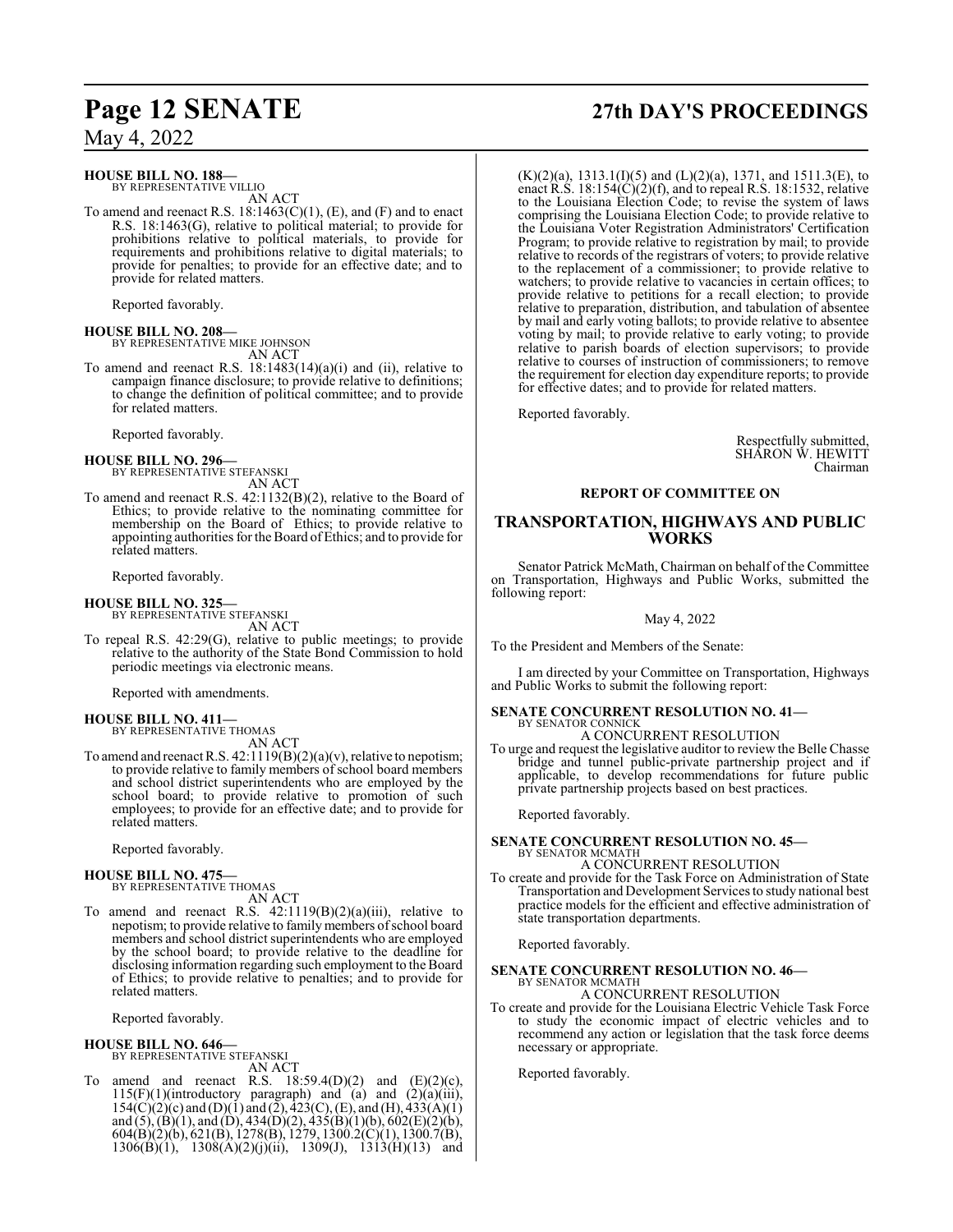## **27th DAY'S PROCEEDINGS Page 13 SENATE**

#### **SENATE BILL NO. 316—** BY SENATOR CLOUD

AN ACT

To amend and reenact R.S. 32:322, relative to motor vehicle headlamps; to provide for prohibited alterations; to provide technical changes; and to provide for related matters.

Reported by substitute.

**SENATE BILL NO. 458—** BY SENATOR HARRIS

AN ACT

To amend and reenact R.S.  $38:330.1(C)(1)(a)$ , and to enact R.S. 38:330.1(C)(2)(a)(xii), and (xiii), relative to flood protection authorities; to provide relative to the board of commissioners of the Southeast Louisiana Flood Protection Authority-East; to provide for the composition of the nominating committee; to provide for an effective date; and to provide for related matters.

Reported with amendments.

### **HOUSE BILL NO. 70—**

- BY REPRESENTATIVE MCMAHEN AND SENATOR ROBERT MILLS AN ACT
- To designate mile markers 40 through 43, east and westbound, of Interstate Highway 20 in Webster Parish as the "Vietnam Veterans Memorial Highway"; and to provide for related matters.

Reported favorably.

### **HOUSE BILL NO. 71—**

- BY REPRESENTATIVE MCMAHEN AND SENATOR ROBERT MILLS AN ACT
- To designate a portion of Louisiana Highway 371 as the "John David Crow Memorial Highway"; and to provide for related matters.

Reported favorably.

#### **HOUSE BILL NO. 92—** BY REPRESENTATIVE ECHOLS

AN ACT

To enact R.S. 47:463.214, relative to motor vehicle special prestige license plates; to provide for the "Laissez les ARTS Rouler" special prestige license plate; to provide for the creation, issuance, design, implementation, fees, distribution, and rule promulgation applicable to such license plate; and to provide for related matters.

Reported favorably.

### **HOUSE BILL NO. 96—** BY REPRESENTATIVE BRASS

AN ACT

To enact R.S. 47:463.214 and 463.215, relative to motor vehicle special prestige license plates; to establish the "United Most Worshipful St. John's Grand Lodge of Ancient, Free and Accepted Scottish Rite Masons for the state of Louisiana" and the "Daughters of Universal Grand Chapter Order of Eastern Star" specialty license plates; to provide for the creation, issuance, design, fees, implementation, distribution, and rule promulgation applicable to such license plates; and to provide for related matters.

Reported favorably.

### **HOUSE BILL NO. 444—**

BY REPRESENTATIVE RISER AN ACT

To designate a portion of the United States Highway 165 in Caldwell Parish as the "SPC Torey Jonteal Dantzler, Sr. Memorial Highway"; and to provide for related matters.

Reported favorably.

### **HOUSE BILL NO. 445—**

BY REPRESENTATIVE RISER AN ACT

To designate a portion of Louisiana Highway 133 in Caldwell Parish as the "Robert L. 'Doc' Owens Memorial Highway".

Reported favorably.

**HOUSE BILL NO. 534—** BY REPRESENTATIVES HORTON, GLOVER, AND LARVADAIN AN ACT

To designate a portion of Louisiana Highway 527 in Bossier Parish as the "Jessie Henry Memorial Highway"; and to provide for related matters.

Reported favorably.

- **HOUSE BILL NO. 603—** BY REPRESENTATIVES GADBERRY, ADAMS, AMEDEE, BAGLEY,<br>BEAULLIEU, BRYANT, BUTLER, CARRIER, ROBBY CARTER,<br>CORMIER, COUSSAN, COX, DUPLESSIS, ECHOLS, EDMONDS,<br>FIRMENT, FISHER, FREIBERG, FRIEMAN, GAINES, GLOVER, HARRIS,<br>HODGES, H
- AN ACT To enact R.S. 47:490.34 through 490.36, relative to military honor license plates; to provide for the establishment of a military honor license plate for women veterans, Commemorative Service recipients, and Military Medal Award recipients; to provide for the creation, issuance, fees, distribution, and rule promulgation applicable to the design of such plates; and to provide for related matters.

Reported favorably.

### **HOUSE BILL NO. 748—**

BY REPRESENTATIVES MCMAHEN, CORMIER, EDMONSTON, FIRMENT, GLOVER, HORTON, LARVADAIN, MOORE, AND SCHAMERHORN AN ACT

To designate Exit 44 on Interstate Highway 20 in Webster Parish as the "Kim Cannon Memorial Interchange"; and to provide for related matters.

Reported favorably.

**HOUSE BILL NO. 810—** BY REPRESENTATIVE BROWN

AN ACT

To enact R.S. 47:463.214, relative to motor vehicle special prestige license plates; to provide for the "International Association of Firefighters" special prestige license plate; to provide for the creation, issuance, design, implementation, fees, distribution, and rule promulgation applicable to such license plate; and to provide for related matters.

Reported favorably.

Respectfully submitted, PATRICK MCMATH Chairman

### **REPORT OF COMMITTEE ON**

### **LOCAL AND MUNICIPAL AFFAIRS**

Senator Gerald Boudreaux, Vice Chairman on behalf of the Committee on Local and Municipal Affairs, submitted the following report:

### May 4, 2022

To the President and Members of the Senate:

I am directed by your Committee on Local and Municipal Affairs to submit the following report:

# May 4, 2022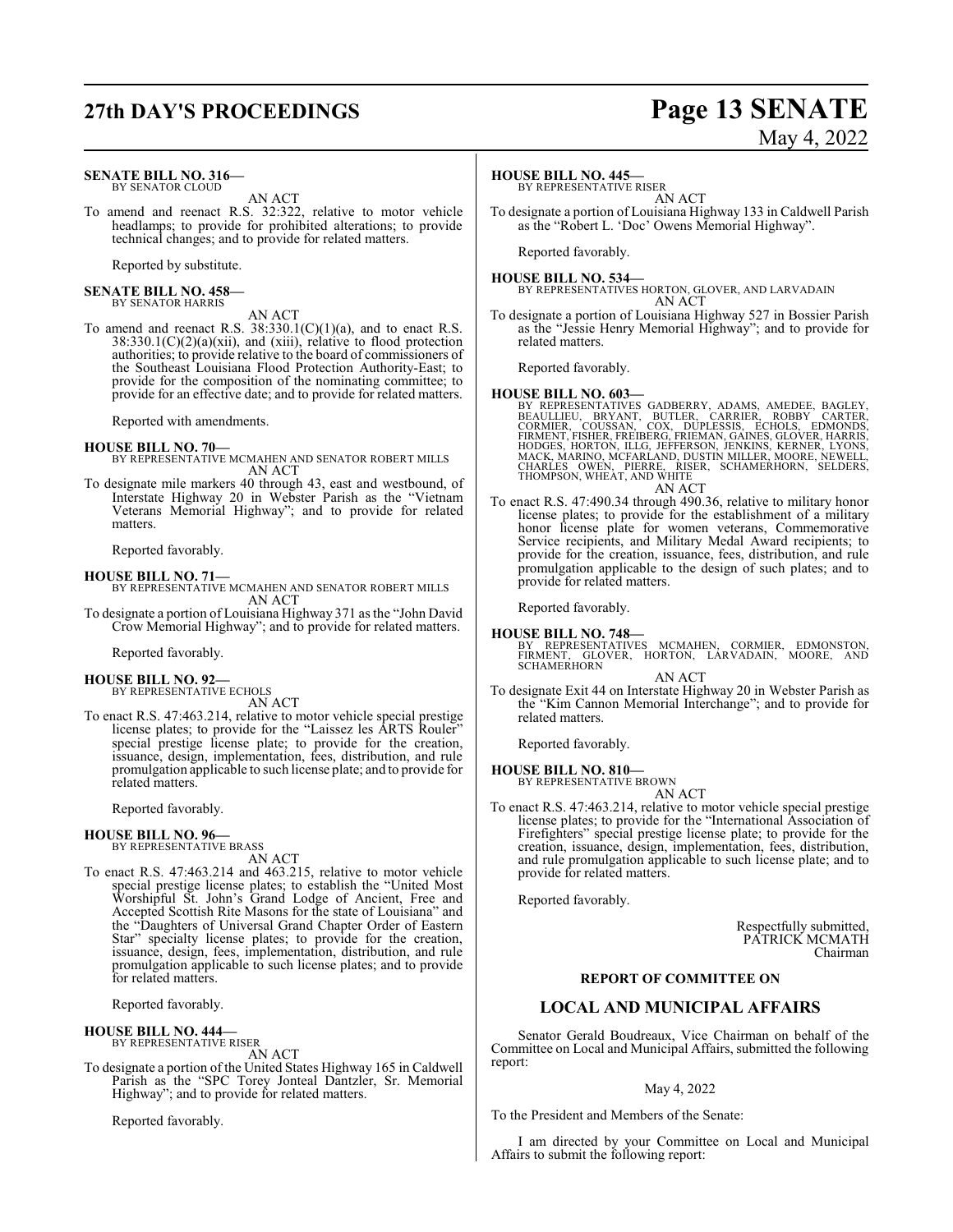### **SENATE BILL NO. 249—**

BY SENATOR BARROW AN ACT

To enact Chapter 15-A of Title 33 of the Louisiana Revised Statutes of 1950, to be comprised of R.S. 33:5081, relative to shared housing; to provide for legislative findings; to provide for definitions; to provide relative to operating standards; to provide for residency requirements and rights; and to provide for related matters.

Reported favorably.

### **SENATE BILL NO. 462—** BY SENATOR WARD

AN ACT

To enact Chapter 21-B of Title 33 of the Louisiana Revised Statues of 1950, to be comprised of R.S. 33:7641 through 7649, relative to the municipalities and parishes; to provide relative to the creation of the Public-Private Partnerships Cooperative Endeavor Agreement Act; to provide for public-private partnerships; to provide for the authority of public entities to enter into certain public-private partnerships between the private sector and a public entity; to provide with respect to advisors and consultants; to provide for independent analysis by advisors regarding financial, tax, and legal matters; to provide for advisors' report and fees; to provide for requirements and limitations; to provide relative to procedures and approval; to provide for financial reporting; to provide for terms and definitions; to provide for public notice and public hearings; to provide for an effective date; and to provide for related matters.

Reported with amendments.

### **SENATE BILL NO. 466—**

BY SENATOR SMITH

AN ACT

To amend and reenact R.S. 47:1907(K), relative to assessors; to authorize assessors to increase their compensation up to five percent for four calendar years; to provide for an effective date; and to provide for related matters.

Reported favorably.

#### **SENATE BILL NO. 476—** BY SENATOR BARROW

AN ACT

To amend and reenact R.S. 33:2740.67(B) and (C)(1), relative to the Baton Rouge North Economic Development District; to provide relative to the boundaries of the district; to provide for the governance of the district; and to provide for related matters.

Reported favorably.

Respectfully submitted, Gerald Boudreaux Vice Chairman

### **House Bills and Joint Resolutions on Second Reading Reported by Committees**

#### **HOUSE BILL NO. 6—** BY REPRESENTATIVE ECHOLS

AN ACT

To enact R.S. 13:5554.8, relative to the payment of group insurance premiums for retired sheriffs and deputy sheriffs in Ouachita Parish; to create a permanent fund; to require the depositing of certain monies into the fund; to provide for investment of monies in the fund; to authorize the withdrawal of earnings; to provide for limitations on appropriations from the fund; to provide for audits of the fund; to provide for the membership and election on the investment advisory board; and to provide for related matters.

## **Page 14 SENATE 27th DAY'S PROCEEDINGS**

Reported favorably by the Committee on Judiciary B. The bill was read by title and referred to the Legislative Bureau.

### **HOUSE BILL NO. 10—**

BY REPRESENTATIVE MCFARLAND AN ACT

To amend and reenact R.S. 13:5554(J), relative to the Winn Parish Sheriff's Office; to provide for insurance premium payments for sheriff and deputy sheriff retirees; to provide for applicability; and to provide for related matters.

Reported with amendments by the Committee on Judiciary B.

### **SENATE COMMITTEE AMENDMENTS**

Amendments proposed by Senate Committee on Judiciary B to Engrossed House Bill No. 10 by Representative McFarland

### AMENDMENT NO. 1

On page 1, at the end of line 13, delete "hired" and at the beginning of line 14, delete "before January 1,  $202\overline{0}$ ,"

### AMENDMENT NO. 2

On page 1, at the beginning of line 18, delete "have retired" and insert "retire"

On motion of Senator Smith, the committee amendment was adopted. The amended bill was read by title and referred to the Legislative Bureau.

### **HOUSE BILL NO. 15—**

BY REPRESENTATIVE BAGLEY AN ACT

To enact R.S.  $13:3049(B)(1)(e)(viii)$  and R.S.  $15:255(X)$ , relative to costs of court; to authorize the transfer of surplus monies in the Forty-Second Judicial District; to provide for the transfer procedures of funds; and to provide for related matters.

Reported favorably by the Committee on Judiciary B. The bill was read by title and referred to the Legislative Bureau.

## **HOUSE BILL NO. 58—** BY REPRESENTATIVE GREGORY MILLER

AN ACT

To amend and reenact Code of Civil Procedure Article 4566(D), relative to management of affairs of the interdict; to provide relative to individuals with permanent disabilities; to provide for irrevocable trusts; to provide for termination; and to provide for related matters.

Reported favorably by the Committee on Judiciary A. The bill was read by title and referred to the Legislative Bureau.

**HOUSE BILL NO. 60—** BY REPRESENTATIVES ZERINGUE AND HUGHES AN ACT

To amend and reenact R.S. 13:1595(C), relative to Orleans Parish Juvenile Court; to abolish specific judgeships upon vacancy in the Orleans Parish Juvenile Court; and to provide for related matters.

Reported favorably by the Committee on Judiciary A. The bill was read by title and referred to the Legislative Bureau.

**HOUSE BILL NO. 105—** BY REPRESENTATIVE BOURRIAQUE AN ACT

To enact R.S. 13:5554.8, relative to the payment of group insurance premiums for retired sheriffs and deputy sheriffs in Cameron Parish; to create a permanent fund; to require the depositing of certain monies into the fund; to provide for investment of monies in the fund; to authorize the withdrawal of earnings; to provide for limitations on appropriations from the fund; to provide for audits of the fund; to provide for the membership and election on the investment advisory board; and to provide for related matters.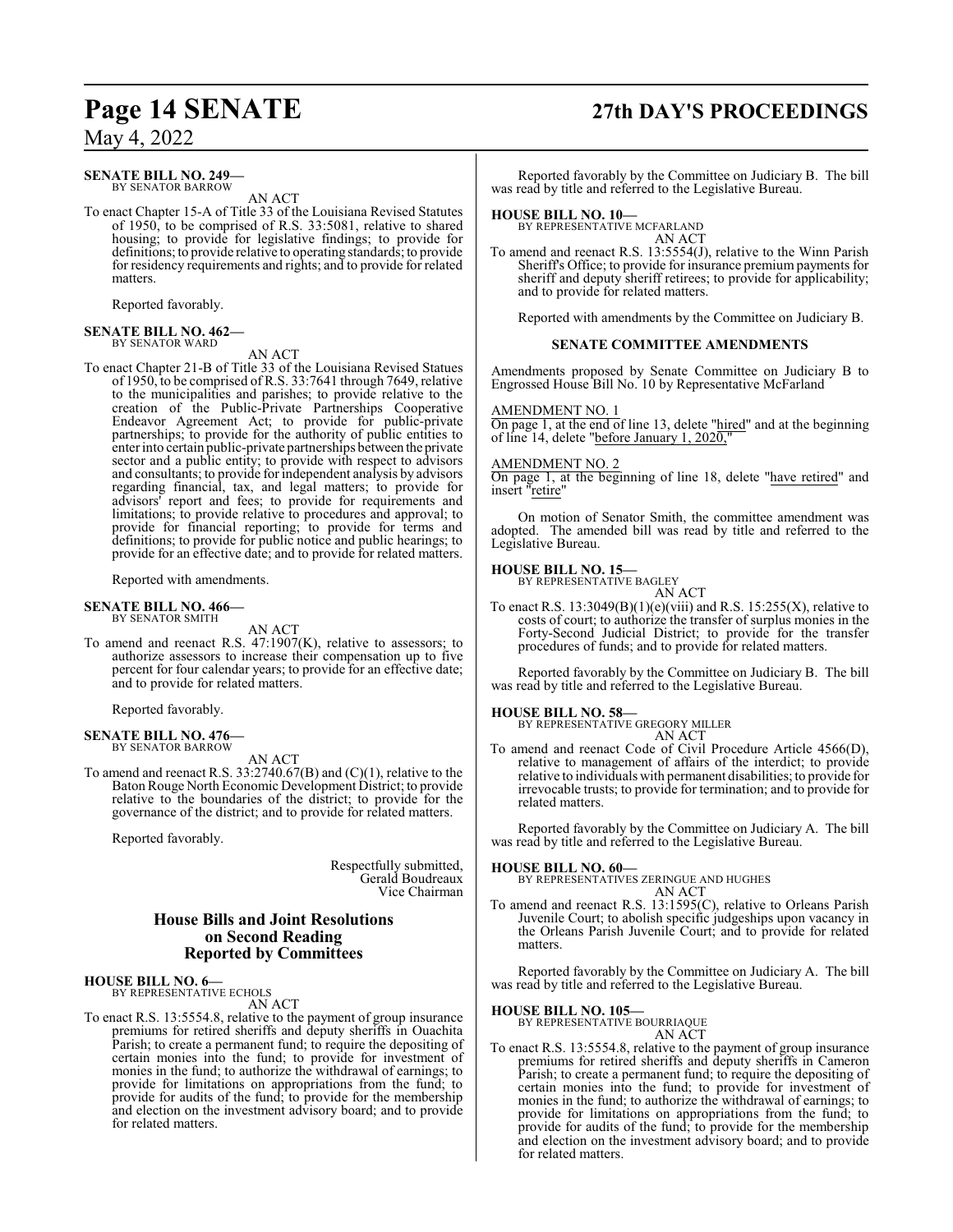## **27th DAY'S PROCEEDINGS Page 15 SENATE**

May 4, 2022

Reported favorably by the Committee on Judiciary B. The bill was read by title and referred to the Legislative Bureau.

### **HOUSE BILL NO. 111—**

BY REPRESENTATIVE RISER AN ACT

To amend and reenact R.S. 13:5554(S)(1)(intro para) and (2), relative to the Franklin Parish Sheriff's Office; to provide for insurance premium payments for sheriff and deputy sheriff retirees; to provide for life insurance; to provide for applicability; and to provide for related matters.

Reported favorably by the Committee on Judiciary B. The bill was read by title and referred to the Legislative Bureau.

## **HOUSE BILL NO. 134—** BY REPRESENTATIVE MARINO

AN ACT

To amend and reenact R.S. 14:67.3(C), relative to the crime of false statements and false or altered documents; to provide relative to the payment of restitution for the crime; and to provide for related matters.

Reported favorably by the Committee on Judiciary C. The bill was read by title and referred to the Legislative Bureau.

#### **HOUSE BILL NO. 138—** BY REPRESENTATIVE WHEAT

AN ACT

To provide relative to Act No. 403 ofthe 2021 Regular Session of the Legislature of Louisiana, relative to tobacco products; to provide for the naming of a previous Act of the legislature; to provide for the naming of a certain Act addressing the use of tobacco products by minors; and to provide for related matters.

Reported favorably by the Committee on Judiciary B. The bill was read by title and referred to the Legislative Bureau.

### **HOUSE BILL NO. 162—**

BY REPRESENTATIVE MARINO AN ACT

To amend and reenact Code of Criminal Procedure Article 983(H) and (I), to enact Code of Criminal Procedure Article 983(J) and (K), and to repeal Code of Criminal Procedure Article 983(F)(4), relative to expungement of records; to provide relative to the fees for expungement of a record; to provide for exemptions of fees in certain expungement cases; and to provide for related matters.

Reported favorably by the Committee on Judiciary C. The bill was read by title and referred to the Legislative Bureau.

## **HOUSE BILL NO. 164—** BY REPRESENTATIVE PRESSLY

AN ACT

To amend and reenact R.S. 13:850(A), relative to electronic filing and recording; to provide relative to electronic filing received at certain times; to provide for the acceptance at time of receipt; and to provide for related matters.

Reported favorably by the Committee on Judiciary A. The bill was read by title and referred to the Legislative Bureau.

### **HOUSE BILL NO. 172—**

BY REPRESENTATIVE GREGORY MILLER AN ACT

To amend and reenact R.S. 9:2061, relative to revocable trusts; to provide for the duties of the trustee to the settlor; and to provide for related matters.

Reported favorably by the Committee on Judiciary A. The bill was read by title and referred to the Legislative Bureau.

### **HOUSE BILL NO. 184—**

BY REPRESENTATIVE GREGORY MILLER AN ACT

To amend and reenact Code of Civil Procedure Articles 154(B) and 4862 and to enact Code of Civil Procedure Article  $158(C)$ , relative to the recusal of judges; to provide for time limitations; to provide for the denial of motions to recuse; and to provide for related matters.

Reported favorably by the Committee on Judiciary A. The bill was read by title and referred to the Legislative Bureau.

### **HOUSE BILL NO. 200—**

BY REPRESENTATIVE BROWN

AN ACT To amend and reenact Code of Criminal Procedure Article 833(B), relative to the presence of the defendant; to provide relative to the presence of the defendant in misdemeanor prosecutions; to require the court to allow a plea of not guilty by the filing of a sworn affidavit in advance of the scheduled arraignment date; and to provide for related matters.

Reported with amendments by the Committee on Judiciary C.

### **SENATE COMMITTEE AMENDMENTS**

Amendments proposed by Senate Committee on Judiciary C to Engrossed House Bill No. 200 by Representative Brown

### AMENDMENT NO. 1

On page 1, delete line 13 in its entirety and insert the following: "entered through counsel of record. and in the absence of the defendant If the defendant is not present, a plea of not guilty of a misdemeanor shall be"

On motion of Senator Abraham, the committee amendment was adopted. The amended bill was read by title and referred to the Legislative Bureau.

### **HOUSE BILL NO. 225—**

BY REPRESENTATIVE GREGORY MILLER AN ACT

To repeal Civil Code Articles 897 and 898, relative to successions; to repeal the ascendant's right to inherit immovables donated to a descendant; and to provide for related matters.

Reported favorably by the Committee on Judiciary A. The bill was read by title and referred to the Legislative Bureau.

### **HOUSE BILL NO. 247—** BY REPRESENTATIVE MAGEE

AN ACT

To amend and reenact the heading of Title XXII of the Code of Criminal Procedure, the heading of Chapter 1 of Title XXII of the Code of Criminal Procedure, Code of Criminal Procedure Articles 671 through 676, 678, and 679, the heading of Chapter 3 of Title XXII of the Code of Criminal Procedure, and Code of Criminal Procedure Article 684, and to repeal Code of Criminal Procedure Article 677, relative to the recusal of judges; to provide for the grounds for recusal; to provide for recusal on the motion of the court; to provide for authority of judges; to provide for the procedure for recusal; to provide for the selection of a judge to try the motion to recuse; to provide for the selection of a judge after recusal; to provide for the recusal of an ad hoc judge, appellate judge, and supreme court justice; to provide for review of recusal rulings; and to provide for related matters.

Reported favorably by the Committee on Judiciary C. The bill was read by title and referred to the Legislative Bureau.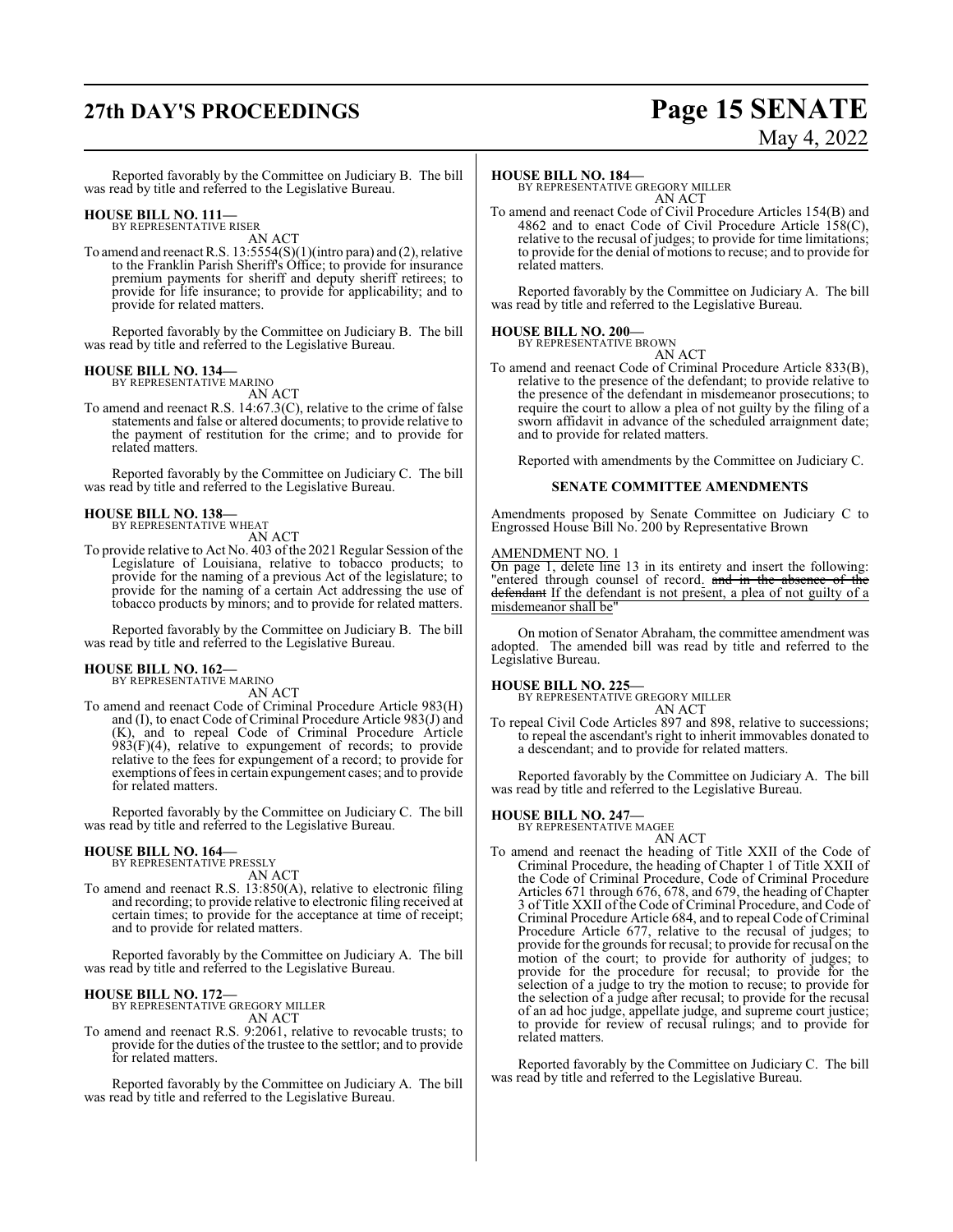### **HOUSE BILL NO. 309—**

BY REPRESENTATIVE JENKINS AN ACT

To amend and reenact Code of Civil Procedure Article 3434(C)(1), relative to the delivery of property subject to a small succession; to provide for recordation of a death certificate; and to provide for related matters.

Reported favorably by the Committee on Judiciary A. The bill was read by title and referred to the Legislative Bureau.

## **HOUSE BILL NO. 322—** BY REPRESENTATIVE MARINO

AN ACT

To enact R.S. 14:56(C), relative to offenses against property; to provide relative to damage to multiple properties; to provide relative to the aggregate amount of damages; and to provide for related matters.

Reported favorably by the Committee on Judiciary C. The bill was read by title and referred to the Legislative Bureau.

#### **HOUSE BILL NO. 378—** BY REPRESENTATIVE MARINO

AN ACT

To amend and reenact R.S. 40:964(Schedule II)(A)(1)(introductory paragraph) and to enact R.S. 40:964(Schedule I)(A)(80) through  $(99)$ ,  $(C)(66)$ ,  $(E)(12)$ , and  $(F)(29)$ , and  $(Schedule IV)(D)(15)$ , relative to the Uniform Controlled Dangerous Substances Law; to add certain substances to Schedules I and IV; to provide relative to substances of vegetable origin or chemical synthesis in Schedule II; and to provide for related matters.

Reported favorably by the Committee on Judiciary C. The bill was read by title and referred to the Legislative Bureau.

## **HOUSE BILL NO. 443—** BY REPRESENTATIVE MAGEE

AN ACT

To amend and reenact Code of Criminal Procedure Article 875.1, relative to the financial obligations for criminal offenders; to provide relative to the payment of fines, fees, costs, restitution, and other monetary obligations related to an offender's conviction; to require the court to determine the offender's ability to pay the financial obligationsimposed; to authorize the court to waive, modify, or create a payment plan for the offender's financial obligations; to provide relative to the recovery of uncollected monetary obligations at the end of a probation period; and to provide for related matters.

Reported with amendments by the Committee on Judiciary C.

### **SENATE COMMITTEE AMENDMENTS**

Amendments proposed by Senate Committee on Judiciary C to Engrossed House Bill No. 443 by Representative Magee

AMENDMENT NO. 1

On page 2, at the end of line 20, insert the following:

"The court may delay the hearing to determine substantial financial hardship for a period not to exceed ninety days, in order to permit either party to submit relevant evidence.

On motion of Senator Abraham, the committee amendment was adopted. The amended bill was read by title and referred to the Legislative Bureau.

### **HOUSE BILL NO. 842—** BY REPRESENTATIVE MCMAHEN

AN ACT

To enact R.S. 9:2800.28, relative to liability; to provide relative to veterinary professionals; to provide relative to animal abuse and reporting; to provide for immunity from civil liability or criminal prosecution; to provide relative to the release of confidential information; and to provide for related matters.

## **Page 16 SENATE 27th DAY'S PROCEEDINGS**

Reported favorably by the Committee on Judiciary A. The bill was read by title and referred to the Legislative Bureau.

#### **HOUSE BILL NO. 1059— (Substitute for House Bill No. 500 by Representative Bacala)** BY REPRESENTATIVE BACALA

AN ACT

To enact Code of Criminal Procedure Article 313(E), relative to bail; to provide relative to a contradictory bail hearing prior to setting bail; to require a contradictory bail hearing prior to setting bail for certain persons; to require the court to order a contradictory hearing to be held within a certain period oftime; and to provide for related matters.

Reported with amendments by the Committee on Judiciary C.

### **SENATE COMMITTEE AMENDMENTS**

Amendments proposed by Senate Committee on Judiciary C to Reengrossed House Bill No. 1059 by Representative Bacala

### AMENDMENT NO. 1

On page 1, delete lines 12 through 18, and insert the following:

"E. A contradictory bail hearing, as provided by this Paragraph, may be held prior to setting bail for a person in custody for a crime of violence enumerated or defined in R.S. 14:2(B) who is currently released pursuant to a bail undertaking for a felony crime of violence enumerated or defined in R.S. 14:2(B). The court, after having been given notice of the previously posted bail undertaking, may order a contradictory hearing to be held within five days of receiving notice, exclusive of weekends and legal holidays. If the court decides not to hold a contradictory hearing, it shall notify the prosecuting attorney prior to setting bail.

On motion of Senator Abraham, the committee amendment was adopted. The amended bill was read by title and referred to the Legislative Bureau.

### **Senate Bills and Joint Resolutions on Third Reading and Final Passage**

**SENATE BILL NO. 418—**

BY SENATOR CATHEY

AN ACT To amend and reenact Children's Code Art. 804(1), relative to juvenile court jurisdiction; to amend the definition of "child" for purposes of delinquency proceedings; and to provide for related matters.

The bill was read by title and returned to the Calendar, subject to call.

#### **SENATE BILL NO. 378—** BY SENATOR PEACOCK

AN ACT

To enact Chapter 62 of Title 51 of the Louisiana Revised Statutes of 1950, to be comprised of R.S. 51:3221, relative to advertisements; to provide for requirements and disclosures in an advertisement; to provide for unfair and deceptive acts or practices; to provide for definitions, terms, conditions, and procedures; to provide for penalties; and to provide for related matters.

### **Floor Amendments**

Senator Fred Mills sent up floor amendments.

### **SENATE FLOOR AMENDMENTS**

Amendments proposed by Senator Fred Mills on behalf of the Legislative Bureau to Engrossed Senate Bill No. 378 by Senator Peacock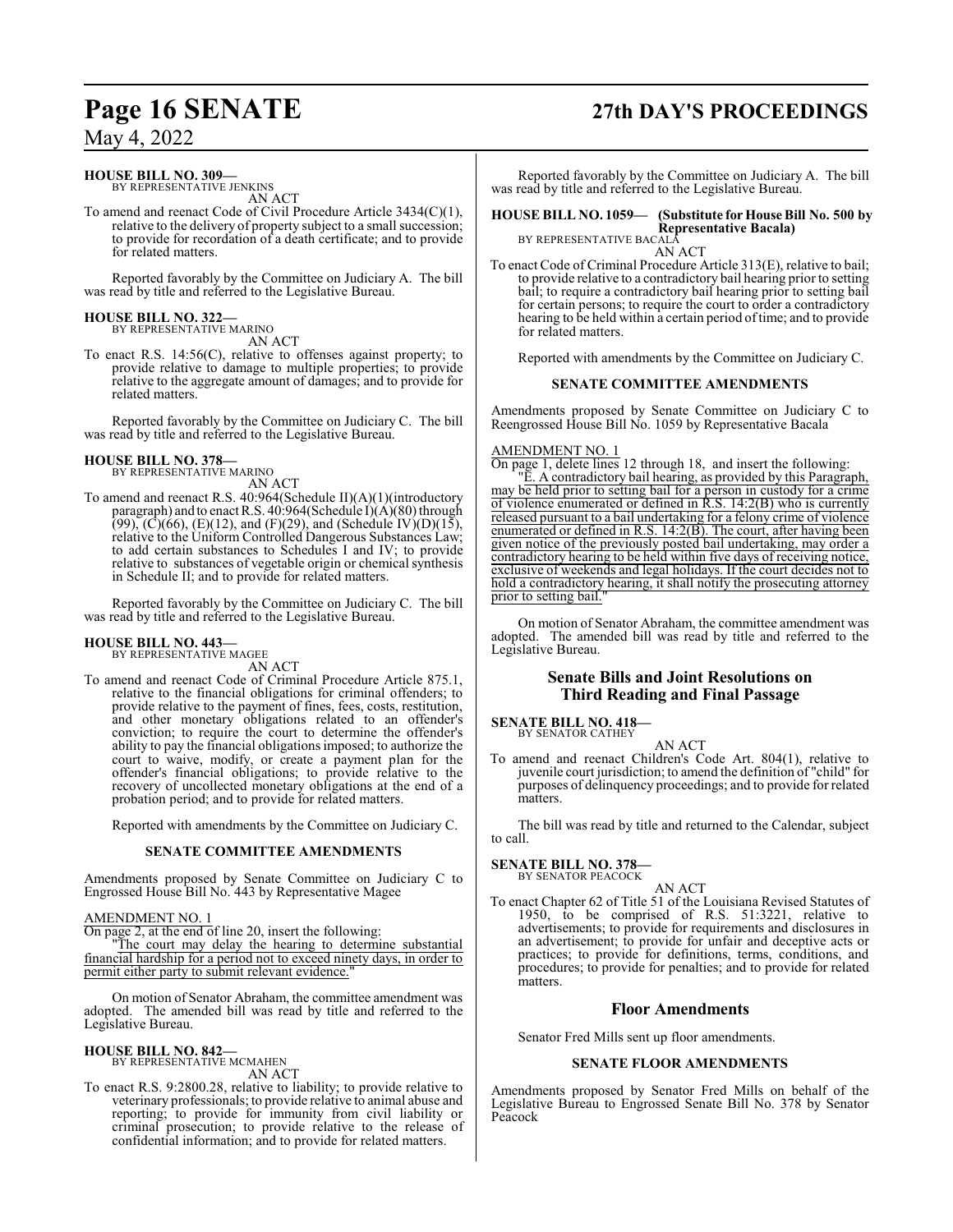## **27th DAY'S PROCEEDINGS Page 17 SENATE**

# May 4, 2022

### AMENDMENT NO. 1

On page 3, line 22, following "**than**" and before "**information**" insert "**the**"

On motion of Senator Fred Mills, the amendments were adopted.

### **Floor Amendments**

Senator Peacock proposed the following amendments.

### **SENATE FLOOR AMENDMENTS**

Amendments proposed by Senator Peacock to Engrossed Senate Bill No. 378 by Senator Peacock

### AMENDMENT NO. 1

On page 4, line 5, delete "**by the Louisiana Constitution**" and insert "**pursuant to Article V, Section 5 of the Constitution of Louisiana**"

On motion of Senator Peacock, the amendments were adopted.

The bill was read by title. Senator Peacock moved the final passage of the amended bill.

### **ROLL CALL**

The roll was called with the following result:

### YEAS

| Mr. President | Fields      | Pope   |
|---------------|-------------|--------|
| Abraham       | Harris      | Price  |
| Allain        | Henry       | Reese  |
| Barrow        | Jackson     | Smith  |
| Bernard       | Lambert     | Stine  |
| Boudreaux     | Luneau      | Talbot |
| Bouie         | McMath      | Tarver |
| Carter        | Milligan    | Ward   |
| Cathey        | Mills, F.   | White  |
| Cloud         | Mills, R.   | Womack |
| Connick       | Mizell      |        |
| Fesi          | Peacock     |        |
| Total $-34$   |             |        |
|               | <b>NAYS</b> |        |
| $Total - 0$   |             |        |

#### ABSENT

| Foil      | Hewitt |
|-----------|--------|
| Hensgens  | Morris |
| Total - 4 |        |

The Chair declared the amended bill was passed, ordered reengrossed and sent to the House. Senator Peacock moved to reconsider the vote by which the bill was passed and laid the motion on the table.

#### **SENATE BILL NO. 439—** BY SENATOR PEACOCK

AN ACT

To amend and reenact R.S. 37:1271(A) and the introductory paragraph of 1285(A) and to enact R.S. 22:1021.1 and Part I-D of Chapter 15 of Title 37 of the Louisiana Revised Statutes of 1950, to be comprised of R.S. 37:1310.11 through 1310.15, relative to bridge year graduate physicians; to provide for the certification of bridge year graduate physicians; to provide for collaborative practice agreements; to provide for the powers and duties of the Louisiana State Board of Medical Examiners; to provide for insurance reimbursement claims by bridge year graduate physicians; and to provide for related matters.

The bill was read by title. Senator Peacock moved the final passage of the bill.

### **ROLL CALL**

The roll was called with the following result:

### YEAS

| Mr. President<br>Abraham<br>Allain<br>Barrow<br>Bernard<br>Boudreaux<br>Bouie<br>Carter<br>Cathey<br>Cloud<br>Connick | Fields<br>Harris<br>Henry<br>Hewitt<br>Jackson<br>Lambert<br>Luneau<br>McMath<br>Milligan<br>Mills, F.<br>Mills, R. | Peacock<br>Pope<br>Price<br>Reese<br>Smith<br>Stine<br>Talbot<br>Ward<br>White<br>Womack |
|-----------------------------------------------------------------------------------------------------------------------|---------------------------------------------------------------------------------------------------------------------|------------------------------------------------------------------------------------------|
| Fesi<br>Total - 34<br>Total $-0$                                                                                      | Mizell<br><b>NAYS</b>                                                                                               |                                                                                          |
|                                                                                                                       | <b>ABSENT</b>                                                                                                       |                                                                                          |
| Foil                                                                                                                  | Morris                                                                                                              |                                                                                          |

The Chair declared the bill was passed and ordered it sent to the House. Senator Peacock moved to reconsider the vote by which the bill was passed and laid the motion on the table.

#### **SENATE BILL NO. 455—** BY SENATOR BOUDREAUX

Hensgens Tarver

Total - 4

AN ACT To amend and reenact R.S. 51:1362(A), 1365, and R.S. 44:4.1(B)(35) and to enact R.S. 51:1363.1, relative to internet; to provide for broadband connectivity; to provide for development and implementation of a plan to provide access to broadband internet; and to provide for related matters.

The bill was read by title and returned to the Calendar, subject to call.

### **SENATE BILL NO. 76—**

BY SENATOR FIELDS

AN ACT To amend and reenact R.S.  $17:3351(A)(5)(a)$  and to enact R.S. 17:3351.1(D), 3351.3(E), 3351.7(E), 3351.8(E), 3351.9(D), 3351.10(D), 3351.12(D), 3351.18(D), 3351.19(E), 3351.20(G), and 3351.21, relative to fees charged to students at public postsecondaryeducation institutions; to exempt certain graduate students from the payment of such fees; to require each public postsecondary education management board to adopt a policy providing for such exemptions; and to provide for related matters.

The bill was read by title. Senator Fields moved the final passage of the bill.

### **ROLL CALL**

The roll was called with the following result:

### YEAS

| Mr. President | Fields  | Peacock      |
|---------------|---------|--------------|
| Abraham       | Harris  | Pope         |
| Allain        | Henry   | Price        |
| Barrow        | Hewitt  | Reese        |
| Bernard       | Jackson | Smith        |
| Boudreaux     | Lambert | <b>Stine</b> |
| Bouie         | Luneau  | Talbot       |
| Carter        | McMath  | Tarver       |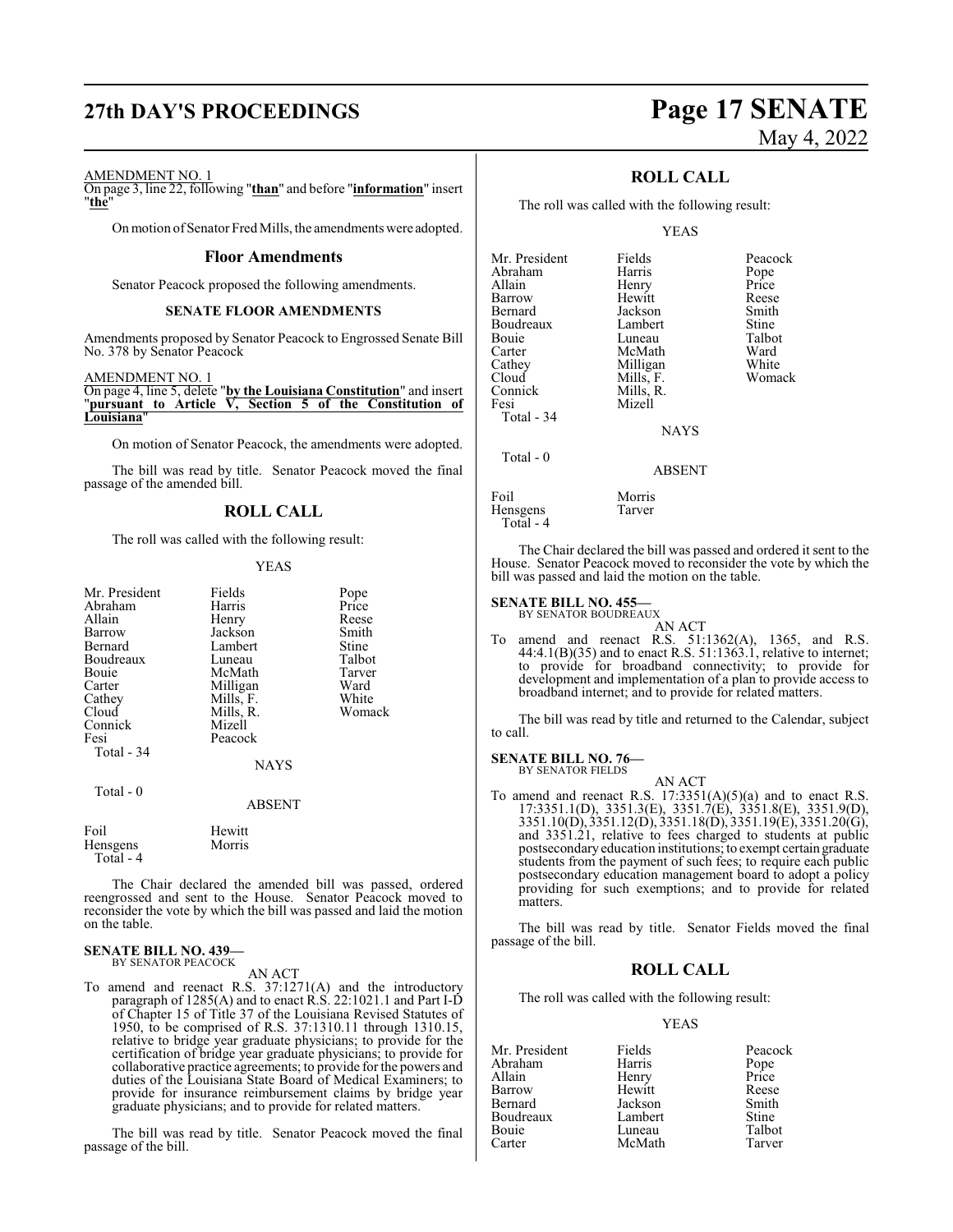| Cathey<br>Cloud<br>Connick<br>Fesi<br>Total - 35 | Milligan<br>Mills, F.<br>Mills, R.<br>Mizell<br><b>NAYS</b> | Ward<br>White<br>Womack |  |
|--------------------------------------------------|-------------------------------------------------------------|-------------------------|--|
| Total $-0$                                       | <b>ABSENT</b>                                               |                         |  |
| Foil<br>Total - 3                                | Hensgens                                                    | Morris                  |  |

The Chair declared the bill was passed and ordered it sent to the House. Senator Fields moved to reconsider the vote by which the bill was passed and laid the motion on the table.

#### **SENATE BILL NO. 203—** BY SENATOR HEWITT

AN ACT

To amend and reenact R.S. 17:236(A) and to enact Chapter 43-C of Title 17 of the Louisiana Revised Statutes of 1950, to be comprised of R.S. 17:4037.1 through 4037.8, relative to elementary and secondary education; to create and provide for the administration of a program to provide state funding for the education of students who are below grade level in reading and not enrolled in public school; to provide for responsibilities; to provide definitions; to provide relative to program funds; to provide relative to the eligibility of students, schools, and service providers; to require annual testing of participating students; to require certain annual reports; and to provide for related matters.

The bill was read by title and returned to the Calendar, subject to call.

## **SENATE BILL NO. 256—** BY SENATOR BARROW

AN ACT

To amend and reenact R.S. 17:223 and 416(A)(3)(b) and to repeal R.S. 17:223.1, relative to the discipline ofstudents; to require an assessment of a student prior to suspension; and to provide for related matters.

### **Floor Amendments**

Senator Barrow proposed the following amendments.

### **SENATE FLOOR AMENDMENTS**

Amendments proposed by Senator Barrow on behalf of the Legislative Bureau to Engrossed Senate Bill No. 256 by Senator Barrow

AMENDMENT NO. 1 On page 1, line 8, change "pupils" to "students"

AMENDMENT NO. 2 On page 1, line 14, following "**student**" delete "**,**"

On motion of Senator Barrow, the amendments were adopted.

### **Floor Amendments**

Senator Barrow proposed the following amendments.

### **SENATE FLOOR AMENDMENTS**

Amendments proposed by Senator Barrow to Engrossed Senate Bill No. 256 by Senator Barrow

AMENDMENT NO. 1

On page 2, delete lines delete lines 26 through 29, and insert the following:

## **Page 18 SENATE 27th DAY'S PROCEEDINGS**

"**(dd)** In each case of out-of-school suspension, assignment to alternative placement, or expulsion, the school principal or his designee shall contact **Contact**, bytelephone at the telephone number shown on the student's registration card**,** or by electronic communication**,** or **by** a certified letter sent to the address shown on the"

On motion of Senator Barrow, the amendments were adopted.

The bill was read by title. Senator Barrow moved the final passage of the amended bill.

### **ROLL CALL**

The roll was called with the following result:

### YEAS

| Mr. President | Fields          |         |
|---------------|-----------------|---------|
|               |                 | Peacock |
| Abraham       | Harris          | Pope    |
| Allain        | Henry           | Price   |
| Barrow        | Hewitt          | Reese   |
| Bernard       | Jackson         | Smith   |
| Boudreaux     | Lambert         | Stine   |
| Bouie         | Luneau          | Talbot  |
| Carter        | McMath          | Tarver  |
| Cathey        | Milligan        | Ward    |
| Cloud         | Mills, F.       | White   |
| Connick       | Mills, R.       | Womack  |
| Fesi          | Mizell          |         |
| Total $-35$   |                 |         |
|               | <b>NAYS</b>     |         |
| Total - 0     |                 |         |
|               | <b>ABSENT</b>   |         |
| Foil          | <b>Hensgens</b> | Morris  |

Total - 3

The Chair declared the bill was passed, ordered reengrossed and sent to the House. Senator Barrow moved to reconsider the vote by which the bill was passed and laid the motion on the table.

### **SENATE BILL NO. 424—** BY SENATOR STINE

AN ACT

To enact R.S. 34:851.36(B)(3), relative to vessels; to provide for the operation of motorboats; to provide for boating safety classes; to provide for exceptions; to provide for boat liveries; to provide for terms and conditions; and to provide for related matters.

The bill was read by title. Senator Stine moved the final passage of the bills.

### **ROLL CALL**

The roll was called with the following result:

### YEAS

| Mr. President | Fields    | Pope   |
|---------------|-----------|--------|
| Abraham       | Harris    | Price  |
| Allain        | Henry     | Reese  |
| Barrow        | Hewitt    | Smith  |
| Bernard       | Jackson   | Stine  |
| Boudreaux     | Luneau    | Talbot |
| Bouie         | McMath    | Tarver |
| Carter        | Milligan  | Ward   |
| Cathey        | Mills, F. | White  |
| Cloud         | Mills, R. | Womack |
| Connick       | Mizell    |        |
| Fesi          | Peacock   |        |
| Total - 34    |           |        |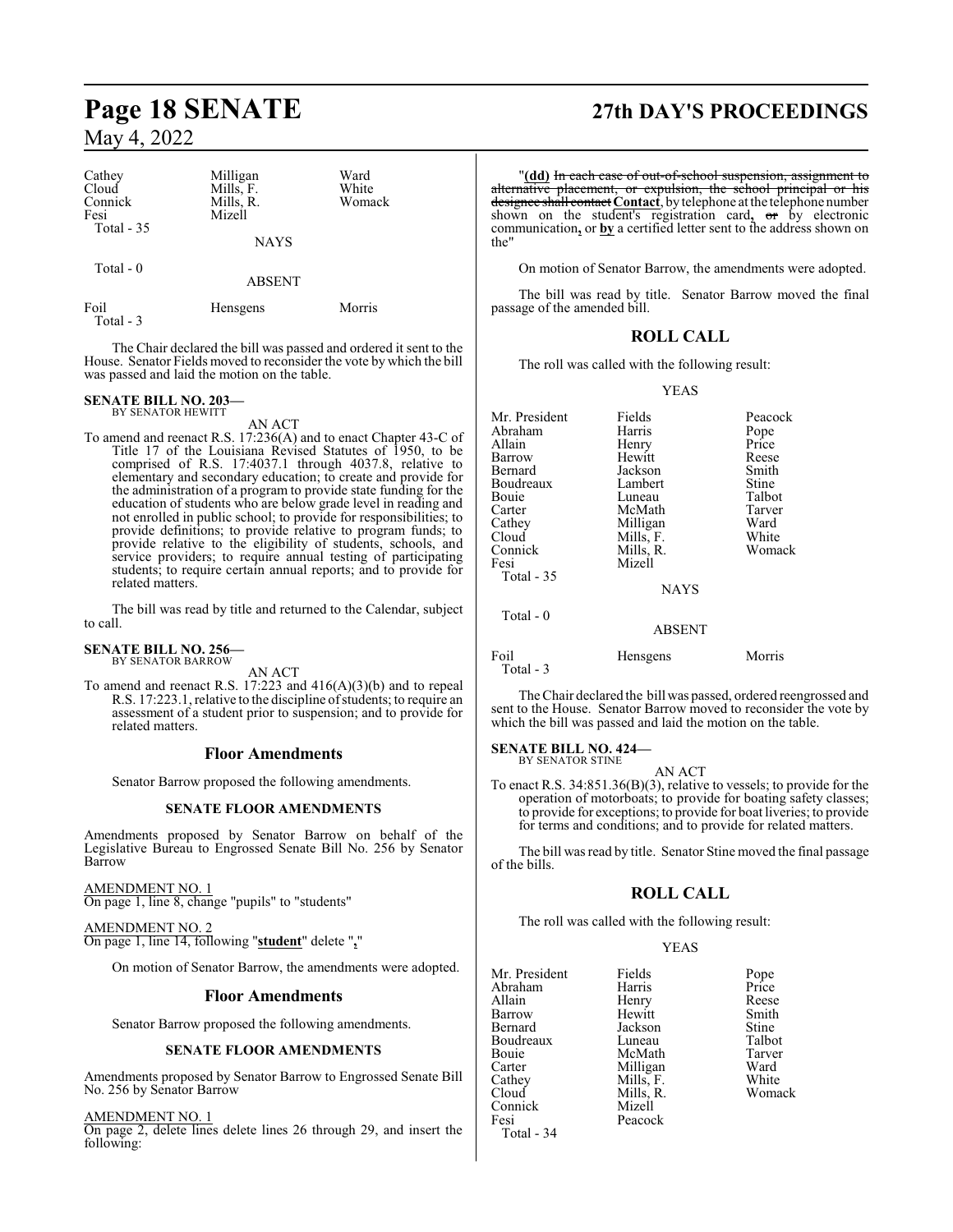NAYS

Lambert Total - 1

ABSENT

Foil Hensgens Morris Total - 3

The Chair declared the bill was passed and ordered it sent to the House. Senator Stine moved to reconsider the vote by which the bill was passed and laid the motion on the table.

### **SENATE BILL NO. 465—** BY SENATOR CONNICK

AN ACT

To amend and reenact R.S. 38:330.1(C)(2)(c), (3)(a), (b), and (c), and (4)(a), relative to flood protection authorities; to provide for vacancies on a flood protection authority board; to provide for nominating committees; to provide for the custodian of records; to provide for notifications; and to provide for related matters.

The bill was read by title. Senator Connick moved the final passage of the bill.

### **ROLL CALL**

The roll was called with the following result:

### YEAS

| Fields    | Peacock                                                 |
|-----------|---------------------------------------------------------|
| Harris    | Pope                                                    |
| Henry     | Price                                                   |
| Hewitt    | Reese                                                   |
|           | Smith                                                   |
| Lambert   | Stine                                                   |
| Luneau    | Talbot                                                  |
|           | Tarver                                                  |
| Milligan  | Ward                                                    |
| Mills, F. | White                                                   |
|           | Womack                                                  |
|           |                                                         |
|           |                                                         |
|           |                                                         |
|           |                                                         |
| ABSENT    |                                                         |
|           | Jackson<br>McMath<br>Mills, R.<br>Mizell<br><b>NAYS</b> |

| Foil      | Hensgens | Morris |
|-----------|----------|--------|
| Total - 3 |          |        |

The Chair declared the bill was passed and ordered it sent to the House. Senator Connick moved to reconsider the vote by which the bill was passed and laid the motion on the table.

#### **SENATE BILL NO. 467—** BY SENATOR CARTER

AN ACT

To enact R.S. 48:385, relative to passenger rail service connecting the parishes of East Baton Rouge, St. John the Baptist, Ascension, Jefferson, and Orleans; to direct the Louisiana Department of Transportation and Development to initiate the necessary engineering, financial and other studies to begin passenger rail service between Baton Rouge and New Orleans; to pursue the federal funds provided for in the Infrastructure Investment and Jobs Act of 2021; and to provide for related matters.

The bill was read by title and returned to the Calendar, subject to call.

# **27th DAY'S PROCEEDINGS Page 19 SENATE**

May 4, 2022

### **House Concurrent Resolutions on Second Reading Reported by Committees**

#### **HOUSE CONCURRENT RESOLUTION NO. 42—** BY REPRESENTATIVE COUSSAN A CONCURRENT RESOLUTION

To authorize and direct the Louisiana State LawInstitute to study and make specific recommendations for revisions to Louisiana laws in order for the legislature to adopt the Uniform Collaborative Law Act.

Reported favorably by the Committee on Judiciary A.

The resolution was read by title. Senator Peacock moved to concur in the House Concurrent Resolution.

### **ROLL CALL**

The roll was called with the following result:

### YEAS

| Mr. President<br>Abraham<br>Allain<br>Barrow<br>Bernard<br>Boudreaux<br>Bouie<br>Carter<br>Cathey<br>Cloud | Fields<br>Harris<br>Henry<br>Hewitt<br>Jackson<br>Lambert<br>Luneau<br>McMath<br>Milligan<br>Mills, F. | Peacock<br>Pope<br>Price<br>Reese<br>Smith<br>Stine<br>Talbot<br>Tarver<br>Ward<br>White |
|------------------------------------------------------------------------------------------------------------|--------------------------------------------------------------------------------------------------------|------------------------------------------------------------------------------------------|
| Connick<br>Fesi<br>Total - 35<br>Total $-0$                                                                | Mills, R.<br>Mizell<br><b>NAYS</b>                                                                     | Womack                                                                                   |
|                                                                                                            | <b>ABSENT</b>                                                                                          |                                                                                          |
| Foil<br>Total - 3                                                                                          | Hensgens                                                                                               | Morris                                                                                   |

The Chair declared the Senate concurred in the House Concurrent Resolution and ordered it returned to the House.

### **Rules Suspended**

Senator Bouie asked for and obtained a suspension of the rules to revert to the Morning Hour.

### **Message from the House**

### **ASKING CONCURRENCE IN HOUSE BILLS AND JOINT RESOLUTIONS**

### May 4, 2022

To the Honorable President and Members of the Senate:

I am directed to inform your honorable body that the House of Representatives has finally passed and asks your concurrence in the following House Bills and Joint Resolutions:

| HB No. 194 | HB No. 196 | HB No. 300        |
|------------|------------|-------------------|
| HB No. 610 | HB No. 852 | <b>HB</b> No. 887 |
| HB No. 896 | HB No. 923 | HB No. 773        |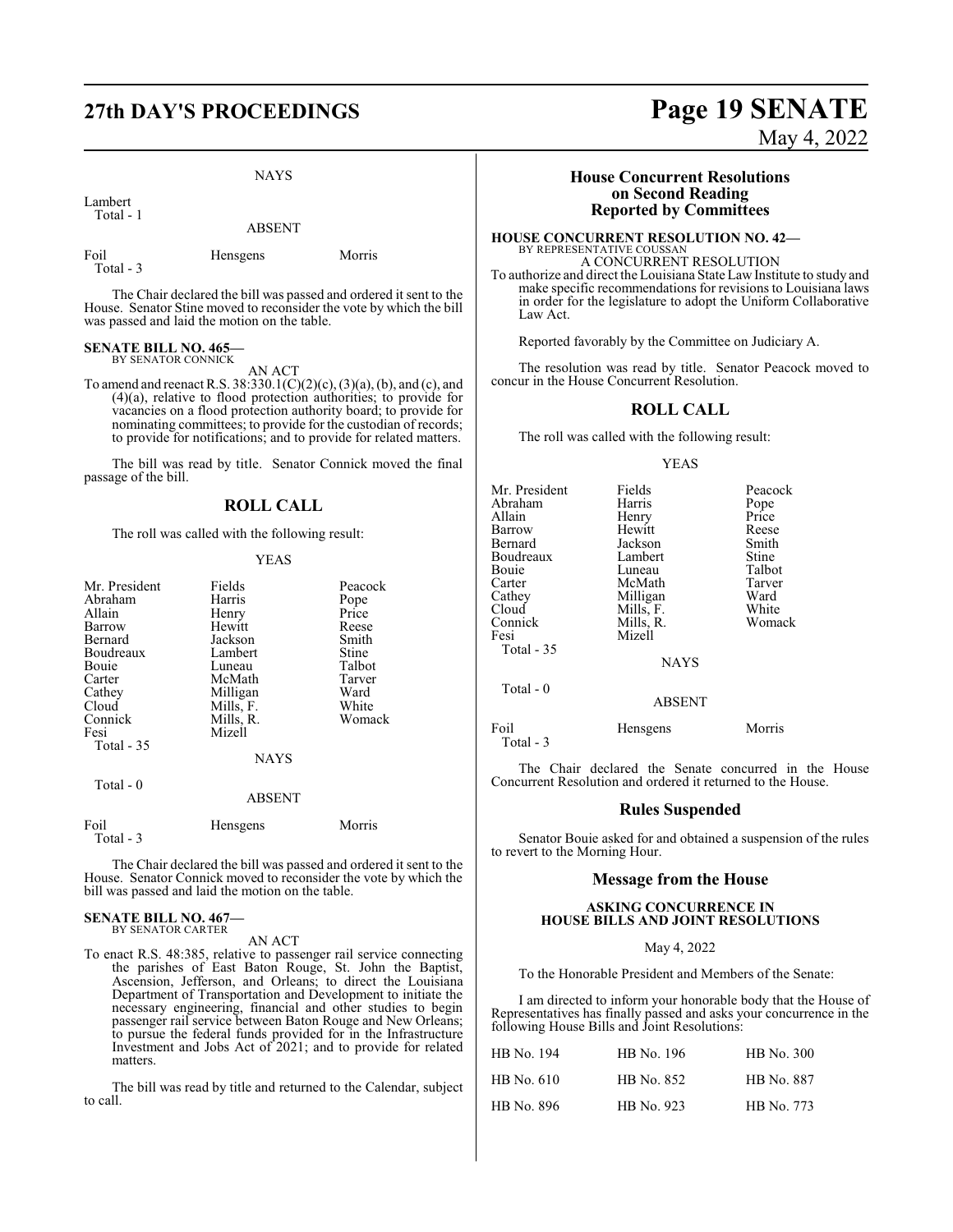## **Page 20 SENATE 27th DAY'S PROCEEDINGS**

May 4, 2022

Respectfully submitted, MICHELLE D. FONTENOT Clerk of the House of Representatives

### **House Bills and Joint Resolutions on First Reading**

**HOUSE BILL NO. 194—**

BY REPRESENTATIVES BUTLER AND WRIGHT AN ACT

To amend and reenact R.S. 17:236(A) and to enact Chapter 43-C of Title 17 of the Louisiana Revised Statutes of 1950, to be comprised of R.S. 17:4037.1 through 4037.7, relative to elementary and secondary education; to create and provide for the administration of a program to provide state funding for the education of certain students with exceptionalities who are not enrolled in public school; to provide relative to the eligibility of students, schools, and service providers participating in the program; to provide relative to program funds; to provide relative to the testing of students participating in the program; to require the state Department of Education to submit annual reports to the legislature relative to the program; to provide relative to rules; to provide relative to definitions; to provide for an effective date; and to provide for related matters.

The bill was read by title and placed on the Calendar for a second reading.

## **HOUSE BILL NO. 196—** BY REPRESENTATIVE NELSON

AN ACT

To enact R.S. 17:3138.10, relative to postsecondary education; to create the Stimulating More Advanced Research and Technology Program for the purpose of awarding grants to support research in science, technology, engineering, and mathematics at certain postsecondary education institutions; to provide for program administration by the Board of Regents; to specify the purposes for which grants are awarded; to create the Stimulating More Advanced Research and Technology Fund for the purpose of funding the program; to direct the state treasurer to deposit certain monies into the fund; to require the Board of Regents to report annually relative to the program; to require the Board of Regents to adopt rules relative to the program; and to provide for related matters.

The bill was read by title and placed on the Calendar for a second reading.

**HOUSE BILL NO. 300—** BY REPRESENTATIVES DEVILLIER, GOUDEAU, JORDAN, AND THOMAS AN ACT

To amend and reenact R.S. 37:1368(C) and (D), 1371(A)(1), and  $1380(A)$ , and to enact R.S. 37:1368(K), relative to licensure for plumbers; to remove references to restricted licensure; to require issuance of licenses in certain circumstances; to provide criteria for issuance of certain licenses; to make technical changes; and to provide for related matters.

The bill was read by title and placed on the Calendar for a second reading.

### **HOUSE BILL NO. 610—**

BY REPRESENTATIVE GREEN AN ACT

To enact Chapter 22 of Title 6 of the Louisiana Revised Statutes of 1950, to be comprised of R.S. 6:1401 through 1403, relative to student loans; to define terms; to prohibit student loan servicers from engaging in certain activities; to authorize student loan servicers to engage in certain activities; to provide for written inquiries; to provide for complaints; and to provide for related matters.

The bill was read by title and placed on the Calendar for a second reading.

### **HOUSE BILL NO. 773—**

BY REPRESENTATIVE GLOVER AN ACT

To authorize and provide for the transfer of certain state property; to authorize the transfer of certain state property in Caddo Parish; to provide for the property description; to provide for the reservation of mineral rights; to provide terms and conditions; to provide an effective date; and to provide for related matters.

The bill was read by title and placed on the Calendar for a second reading.

**HOUSE BILL NO. 852—** BY REPRESENTATIVES SCHLEGEL, BRASS, FREEMAN, FREIBERG, HARRIS, HUGHES, JEFFERSON, MCKNIGHT, PRESSLY, AND TARVER AN ACT

To enact Part IV of Chapter 43 of Title 17 of the Louisiana Revised Statutes of 1950, comprised of R.S. 17:4033.1, relative to providing books and reading materials for certain public school students; to establish the Reading Enrichment and Academic Deliverables Program; to provide for student eligibility, program administration, and funding; and to provide for related matters.

The bill was read by title and placed on the Calendar for a second reading.

**HOUSE BILL NO. 887—** BY REPRESENTATIVE ROBBY CARTER AN ACT

To amend and reenact Civil Code Articles 2315.1(D) and 2315.2(D), relative to wrongful death and survival actions; to provide for actions brought by a child given in adoption; to provide for actions brought by a sibling given in adoption; and to provide for related matters.

The bill was read by title and placed on the Calendar for a second reading.

**HOUSE BILL NO. 896—** BY REPRESENTATIVE MCFARLAND AN ACT

To amend and reenact R.S. 9:2800.27(G), relative to recoverable past medical expenses; to provide for exemptions; to provide for prospective application; and to provide for related matters.

The bill was read by title and placed on the Calendar for a second reading.

### **HOUSE BILL NO. 923—**

BY REPRESENTATIVE MCKNIGHT

AN ACT

To amend and reenact R.S. 9:2796(A), relative to the limitation of liability for loss connected to Mardi Gras parades; to provide for liability associated with motordrawn floats and other vehicles; to provide a limitation of liability for certain contractors and members of certain krewes and organizations; and to provide for related matters.

The bill was read by title and placed on the Calendar for a second reading.

### **Message from the House**

### **SIGNED HOUSE CONCURRENT RESOLUTIONS**

### May 4, 2022

To the Honorable President and Members of the Senate:

I am directed to inform your honorable body that the Speaker of the House of Representatives has signed the following House Concurrent Resolutions: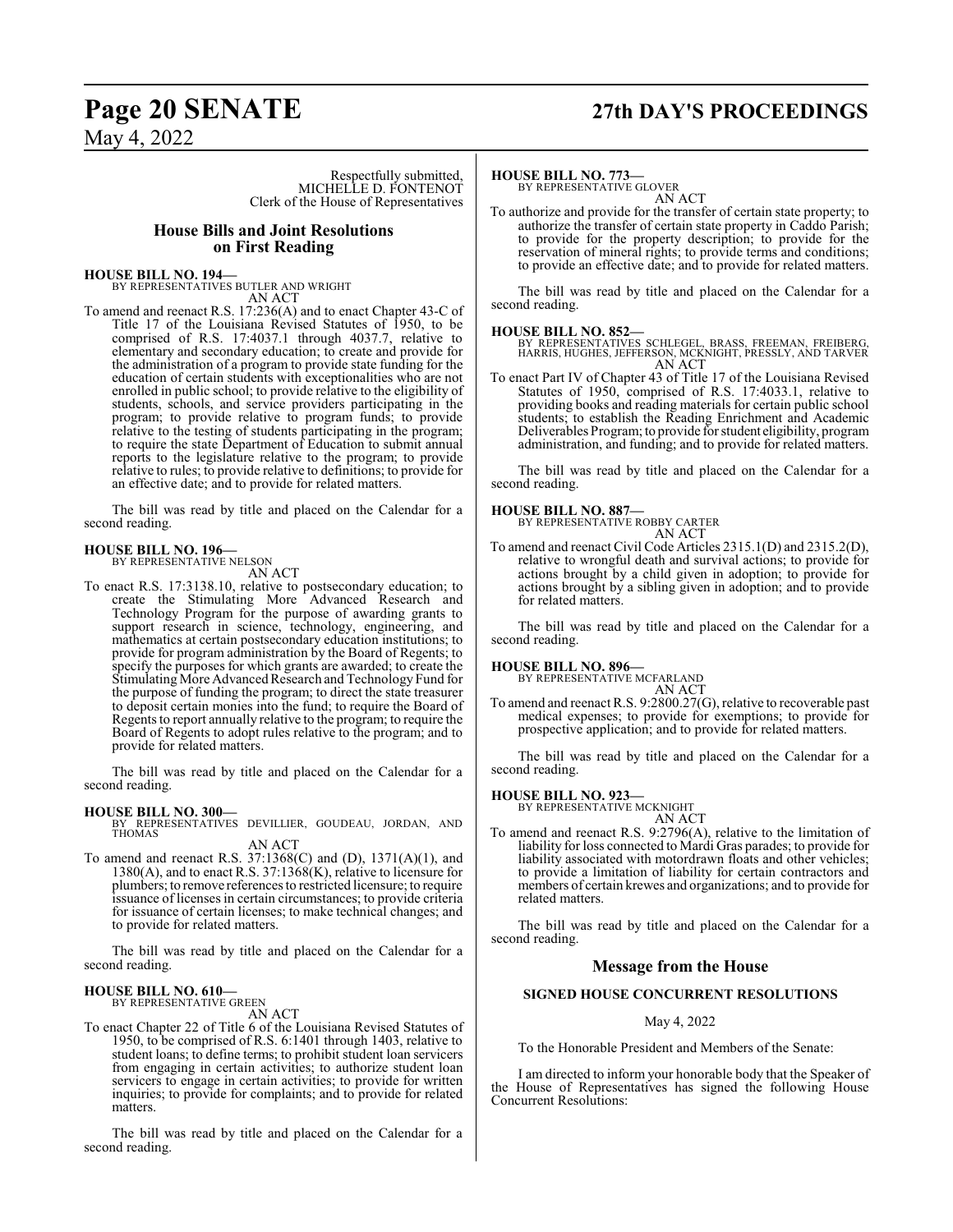## **27th DAY'S PROCEEDINGS Page 21 SENATE**

# May 4, 2022

HOUSE CONCURRENT RESOLUTION NO. 24—<br>BY REPRESENTATIVES BISHOP, ADAMS, BACALA, BAGLEY,<br>BEAULLIEU, BOURRIAQUE, BOYD, BRASS, BROWN, BRYANT,<br>BUTLER, CARRIER, ROBBY CARTER, WILFORD CARTER, CORMIER,<br>COUSSAN, COX, CREWS, DAVIS, D

A CONCURRENT RESOLUTION

To urge and request the Department of Environmental Quality to report to the legislature regarding requirements for remediation of Capitol Lake.

### **HOUSE CONCURRENT RESOLUTION NO. 26—**

BY REPRESENTATIVES COUSSAN, AMEDEE, BEAULLIEU,<br>BOURRIAQUE, BRYANT, CARRIER, DEVILLIER, DUBUISSON,<br>EDMONDS, EMERSON, FIRMENT, FISHER, FONTENOT, FREIBERG,<br>GAROFALÓ, HODGES, HORTON, TRAVÍS JOHNSON, KERNER,<br>LACOMBE, MCCORMICK, A CONCURRENT RESOLUTION

To urge and request the president of the United States to consider the current geopolitical tensions and support policies and take measures to ensure America's long-term energy affordability, security, leadership, and progress, including actions that result in the continued operation of existing oil and natural gas pipelines, the construction of new oil and gas pipelines, and an end to restrictions on developing our nation's onshore and offshore oil and natural gas resources.

and asked that the President of the Senate affix his signature to the same.

> Respectfully submitted, MICHELLE D. FONTENOT Clerk of the House of Representatives

The House Concurrent Resolutions contained herein were signed by the President of the Senate.

### **Message from the House**

### **SIGNED HOUSE BILLS AND JOINT RESOLUTIONS**

### May 4, 2022

To the Honorable President and Members of the Senate:

I am directed to inform your honorable body that the Speaker of the House of Representatives has signed the following House Bills and Joint Resolutions:

### **HOUSE BILL NO. 120—**

BY REPRESENTATIVE DAVIS AN ACT

To amend and reenact R.S. 49:191(1) and to repeal R.S. 49:191(10)(e), relative to the Department of Economic Development, including provisions to provide for the re-creation of the Department of Economic Development and the statutory entities made a part of the department by law; to provide for the effective termination date for all statutory authority for the existence of such statutory entities; and to provide for related matters.

### **HOUSE BILL NO. 121—** BY REPRESENTATIVE DAVIS

AN ACT

To amend and reenact R.S. 49:191(1) and to repeal R.S. 49:191(10)(h), relative to the Department of Public Service, including provisions to provide for the re-creation of the Department of Public Service and the statutory entities made a part of the department by law; to provide for the effective termination date for all statutory authority for the existence of such statutory entities; and to provide for related matters.

### **HOUSE BILL NO. 169—**

BY REPRESENTATIVE RISER AN ACT

To amend and reenact R.S. 37:711.12(D)(2), relative to geoscientists; to provide an exemption for geoscientific work performed by an officer or employee of the state; and to provide for related matters.

### **HOUSE BILL NO. 397—** BY REPRESENTATIVE BISHOP

AN ACT To amend and reenact R.S. 30:2531(C)(4) and 2532(Section heading) and (A)(5), R.S. 32:412(A)(1), (2), (5), and (6), and (B)(1), (2), and  $(7)(e)(i)(ce)$  and  $(ee)$  and  $(ii)(ce)$  and  $(ee)$ , R.S. 47:463.43(Section heading), (A), and (D), and R.S.  $56:10(B)(15)$ , to enact R.S.  $56:10(B)(17)$ , and to repeal R.S. 30:2532(B), relative to funding for environmental education and litter abatement; to separate the litter abatement and education account into an account for litter abatement and an account for environmental education; to redirect existing fines, fees, and donations dedicated for these purposes into the separate accounts; and to provide for related matters.

### **HOUSE BILL NO. 749—**

BY REPRESENTATIVE BISHOP AN ACT

To amend and reenact the heading of Subpart B-1 of Part III of Chapter I of Title 17 of the Louisiana Revised Statutes of 1950, R.S. 17:200, 203(7) and 205(Section heading) and (A) and to enact R.S.  $17:215(E)$  and Chapter 17-A of Title 49 of the Revised Statutes of 1950, to be comprised of R.S. 49:1131 through 1143, and to repeal R.S. 17:203(3) through (6), 204, 205(C), and 206 through 214, relative to litter abatement responsibilities and programs; to remove litter reduction and litter awareness functions from the Department of Education and place them within the Department of Culture, Recreation and Tourism; to provide for the litter abatement grant program; and to provide for related matters.

### **HOUSE BILL NO. 750—**

BY REPRESENTATIVE BISHOP

AN ACT To amend and reenact R.S. 30:2531(C), 2531.3(G), 2531.5(B) and (D), and  $2532(A)$  and R.S. 56:32.1(A) and (B), relative to fines and court costs for littering violations; to provide for the prosecution of civil littering violations cited by the Department of Wildlife and Fisheries; to specify civil procedure for simple and commercial littering violations; to provide for special court costs for littering violations; to provide for the distribution of littering fines and special court costs; to authorize civil actions and adjudicatory hearings for littering violations prosecuted by the Department of Wildlife and Fisheries; and to provide for related matters.

and asked that the President of the Senate affix his signature to the same.

> Respectfully submitted, MICHELLE D. FONTENOT Clerk of the House of Representatives

The House Bills and Joint Resolutions contained herein were signed by the President of the Senate.

### **ATTENDANCE ROLL CALL**

### PRESENT

| Mr. President | Fields | Peacock       |
|---------------|--------|---------------|
| Abraham       | Harris | Pope<br>Price |
| Allain        | Henry  |               |
| Barrow        | Hewitt | Reese         |